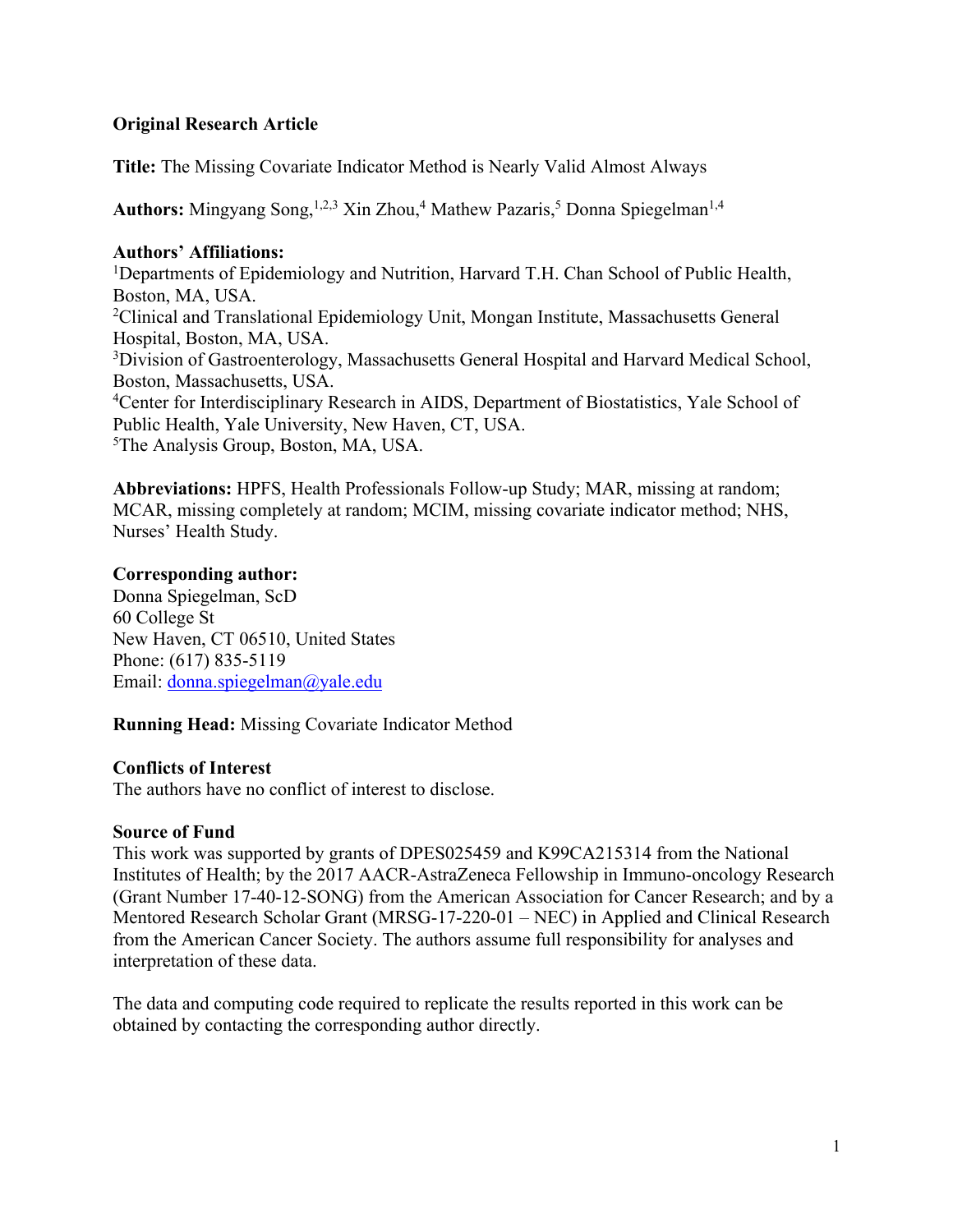## **Abstract**

**Background:** Although the missing covariate indicator method (MCIM) has been shown to be biased under extreme conditions, the degree and determinants of bias have not been formally assessed.

**Methods:** We derived the formula for the relative bias in the MCIM and systematically investigated conditions under which bias arises.

**Results:** We found that the extent of bias is independent of both the disease rate and the exposure-outcome association, but is a function of 5 parameters: exposure and covariate prevalences, covariate missingness proportion, and associations of covariate with exposure and outcome. The MCIM was unbiased when the missing covariate is a risk factor for the outcome but not a confounder. The average median relative bias was zero across each of the parameters over a wide range of values considered. When missingness was no greater than 50%, less than 5% of the scenarios considered had relative bias greater than 10%. In several analyses of the Harvard cohort studies, the MCIM produced materially the same results as the multiple imputation method.

**Conclusion:** The MCIM is nearly valid almost always in settings typically encountered in epidemiology and its continued use is recommended, unless the covariate is missing in an extreme proportion or acts as a strong confounder.

**Keywords:** confounding, missing covariate indicator method, multiple imputation, relative bias.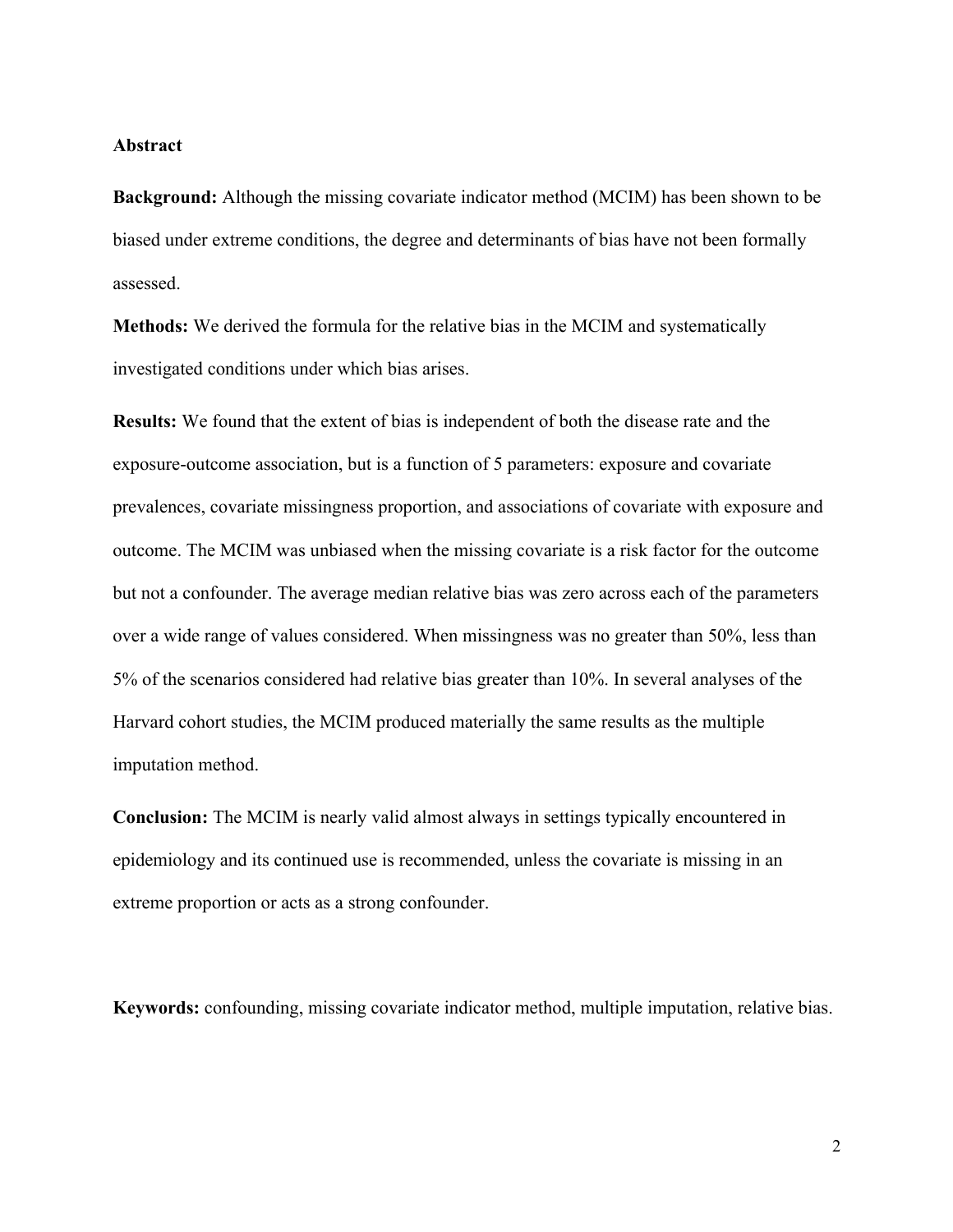### **INTRODUCTION**

Missing data is a common problem encountered in many epidemiologic and clinical studies. It can occur in any of the variables in a study, including exposure, outcome, or covariates that may or may not be confounders of the exposure-outcome relationship.<sup>1</sup> In epidemiology, we typically treat missing data in potential confounders differently than missing data in the primary outcome and exposure variables for analysis. For example, missing data on outcomes can seriously compromise inferences from clinical trials, and robust prevention and treatment measures have been summarized.<sup>2</sup> In observational studies, participants without data on the primary exposure or outcome are typically excluded from the study. That is, not having data on the outcome of interest or the exposure under investigation is a primary exclusion criterion for most studies. If participants who are included in the study population are different in ways that lead to bias in the estimated measure of exposure-outcome association, selection bias results. In general, selection bias in the relative risk will result when the probability of being included in the study population depends jointly on exposure and outcome status, after properly controlling for confounders.<sup>3</sup> Methods to deal with selection bias have been an active research area and will not be discussed any further here.<sup>4</sup> In this study, we focus on missingness in covariates.

As the simplest approach, complete-case analysis is inefficient and can be biased, because subjects with complete data recorded for all covariates can be a small and biased subsample of the study subjects. <sup>5</sup> Other more sophisticated modeling or imputation-based approaches have been developed during the past few decades, such as inverse probability weighting, multiple imputation, and maximum likelihood. <sup>6</sup> Although these methods are theoretically appealing, their validity is dependent on correct specification of an additional model,<sup>7</sup> invoking what are often empirically unverifiable assumptions that can pose even greater challenges for complex models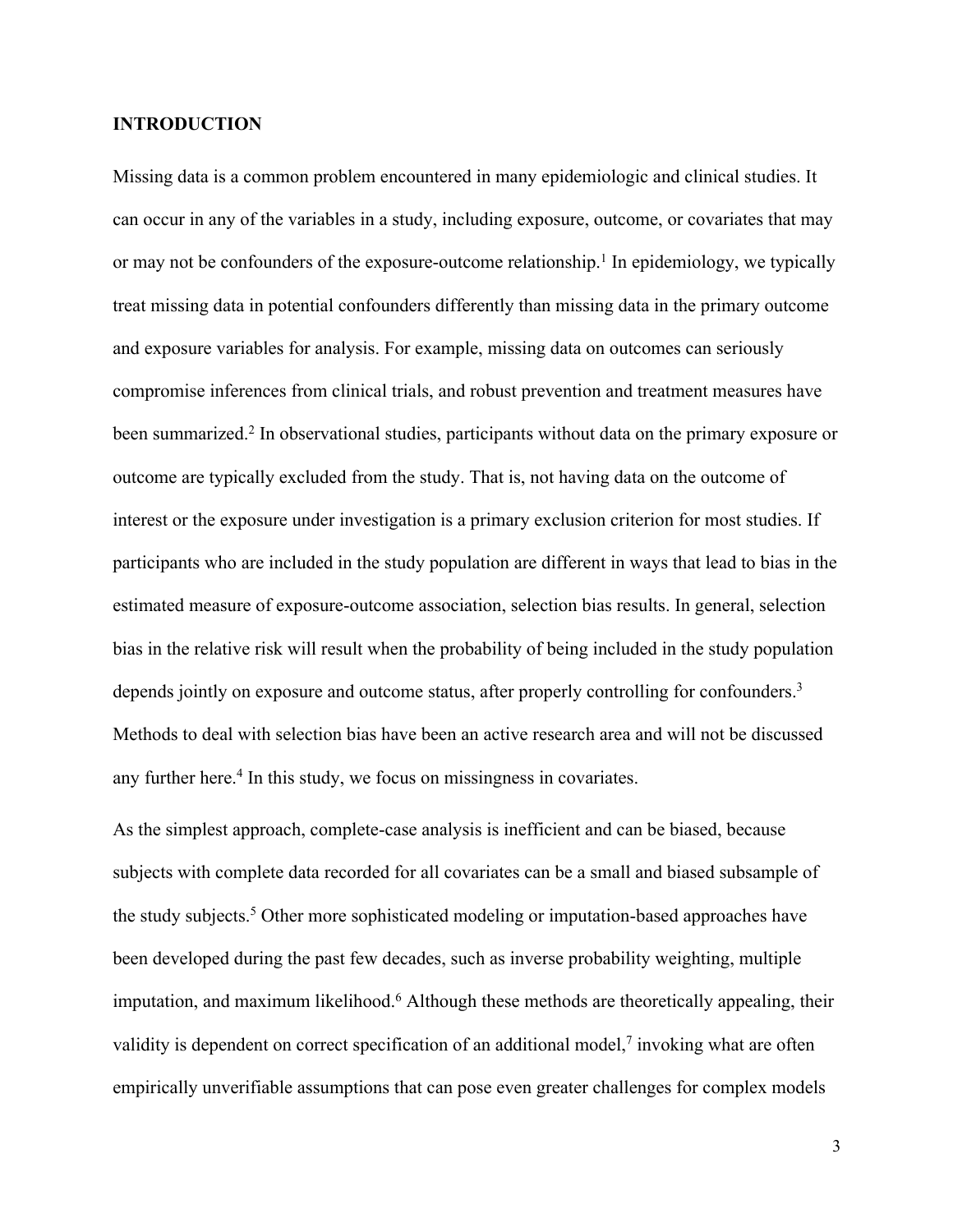in longitudinal settings. <sup>8</sup> An additional practical limitation is their computational cost that may be prohibitive in large epidemiologic studies and even more so in this era of 'big data'.

Another simple approach for missing covariates is the indicator method (MCIM), where a missing indicator is created and added to the model for each variable with missing data.<sup>9</sup> The missing indicator takes the value 1 whenever the original variable is missing, and 0 otherwise. We then assign the value of 0 to the original covariate for all those originally missing on the covariate. Formally, let  $M_i$  be the missing indicator for participant  $i$  and  $C_i$  be participant  $i$ 's value of the covariate that is sometimes missing. The new variables are  $M_i$  and  $(1 - M_i)C_i$ . To apply the MCIM method to a stratified 2x2 table analysis, we stratify by both the missing indicator and the recoded original variable (with missing values replaced by 0) to estimate the relative risk, or, in a regression analysis, we control for both  $M_i$  and  $(1 - M_i)C_i$  in the model.

Because all participants are included in the analysis, the missing indicator method is more efficient than the complete-case analysis. Although the missing indicator method has been shown to be biased under extreme conditions,  $10,11$  the degree and determinants of bias have not been formally assessed. Therefore, in this study, we performed numerical calculations for the bias arising from the MCIM. To put our findings in the context of large cohort studies, we also compared the results from previously published studies that have used both the MCIM and the multiple imputation method.

### **METHODS**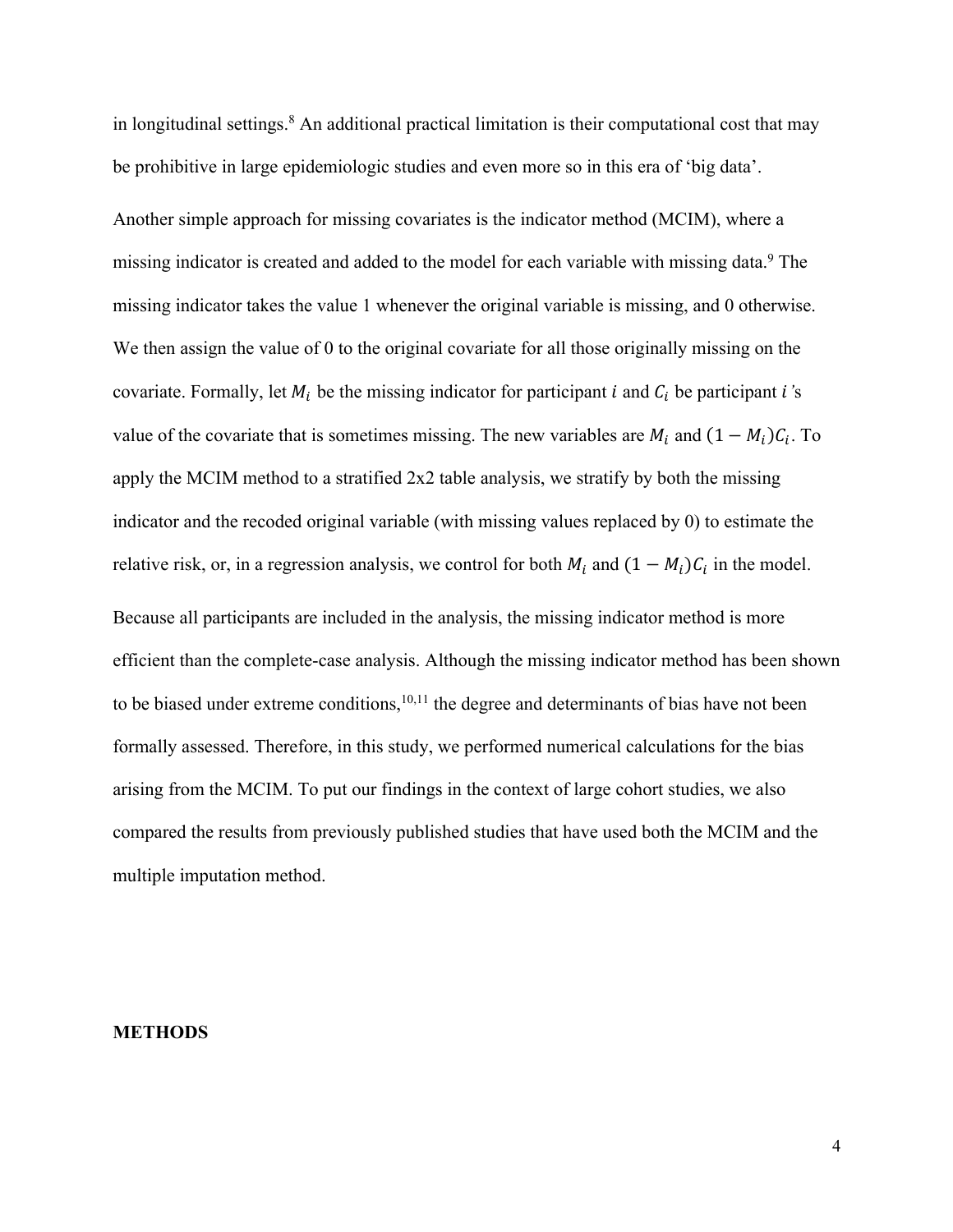### **Numerical bias evaluation**

### *Notation.*

For illustrative purposes, we considered a binary exposure  $(E)$ , outcome  $(Y)$ , and covariate  $(C)$ . For the covariate C that is missing in some participants, the missing indicator method stratifies the data by three levels of the covariate:  $C = 1, 0$ , and missing (**Table 1**). For simplicity, we first assume that the missing covariate mechanism is completely at random (MCAR), that is, that the probability of missingness of the covariate is independent of any observed or unobserved data included in the primary outcome model. The stratified  $2x2$  tables for  $C = 1$  and 0 are unconfounded by the covariate  $\mathcal C$  and thus give valid estimates for the effect of exposure on outcome. The stratum with missing covariate is a crude table, collapsed over the two levels of the covariate. Therefore, it may yield a biased exposure estimate if  $C$  is indeed a confounder. The convergent value of the final summary effect estimate of relative risk,  $RR_e$ , is then a weighted average of the convergent value of one biased estimate,  $RR_{miss}$ , along with the convergent value of two valid estimates,  $RR_{c=1}$  and  $RR_{c=0}$ . Assuming homogeneity of relative risks across strata formed by levels of the covariate, C,  $RR_{C=1}$  and  $RR_{C=0}$  are equal, and denoted by  $RR(E)$ . It is usually the case that this assumption is valid  $12$ .

Thus,  $RR_e = [1 - Pr(C_{miss})] * RR(E) + Pr(C_{miss}) * RR_{miss}$ , where  $Pr(C_{miss})$  is the proportion of participants with the missing covariate. We derived an expression for  $P_{bias}\%$  as a function of 5 underlying parameters (see Appendix 1): the prevalence of the exposure,  $Pr(E)$ , the prevalence of the covariate,  $Pr(C)$ , the proportion of missingness  $Pr(C_{miss})$ , the effect of the covariate on the outcome,  $RR(C)$ , and the association between the exposure and the covariate,  $RR(E|C)$ .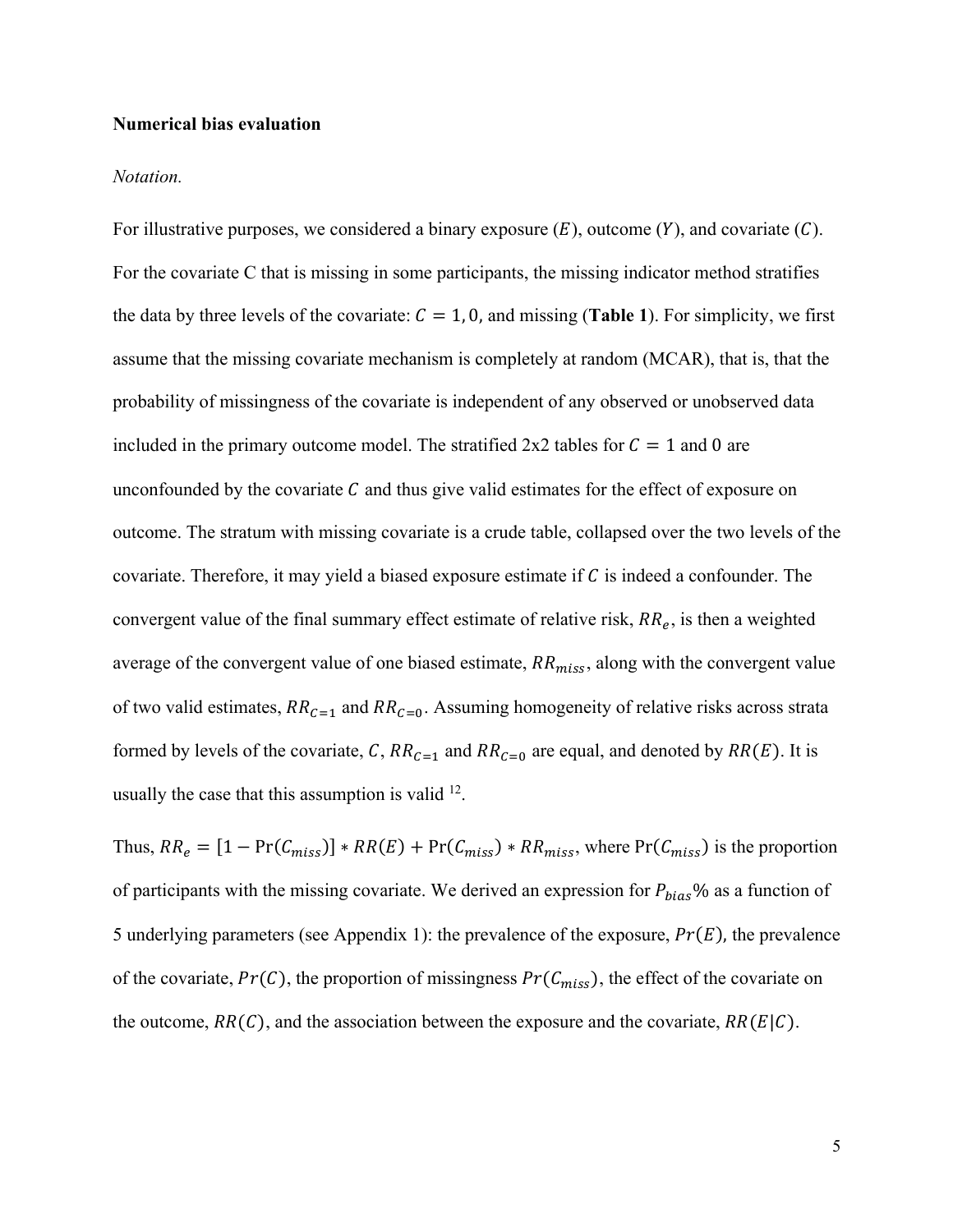$P_{bias}$ %

$$
= \Pr(C_{miss}) \left( \frac{\Pr(C) \left[ 1 - \Pr(C) \right] \left[ RR(C) - 1 \right] \left[ RR(E|C) - 1 \right]}{\left[ 1 - \Pr(E) \right] \left[ 1 - \Pr(C) + \Pr(C) \left[ RR(C) \right] \left[ RR(E|C) \right] - \Pr(C) \left[ 1 - \Pr(C) \right] \left[ RR(C) - 1 \right] \left[ RR(E|C) - 1 \right]} \right) \right)
$$
  
× 100.  

(1)

In many epidemiologic and clinical studies, the parameter of interest is the odds ratio. If the prevalence of the outcome, that is,  $Pr(Y)$ , is low, which is often the case, the odds ratio approximates the relative risk well. Then, formula (1) applies to the odds ratio as well. In Appendix 2, we investigate under what circumstances the above formula applies when the missing covariate data mechanism is missing at random (MAR), that is, when the probability of missingness of the covariate depends only upon variables that are never missing in the data. We show that formula  $(1)$  is valid when missingness is independent of the outcome,  $Y$ , but applies

even when covariate missingness depends on the exposure,  $E$ .

#### *Numerical Bias Evaluation of the MCIM.*

Based on the ranges typically encountered in epidemiologic studies, we assigned a range of values to each of the 5 determining parameters for  $P_{bias}$ % (**Table 2**). For example, we allowed the relative risk estimate for the effect of the covariate on the outcome to range from 1/5 to 5. We then calculated the  $P_{bias}$ % based on all 33,540 valid combinations of the values considered for each of the 5 parameters over the range. Because we were able to obtain a closed-form analytic expression for  $P_{bias}\%$ , the quantity of interest in this study, there is no need for simulations and this paper does not include any.

### **The extent of covariate missingness in large observational cohort studies**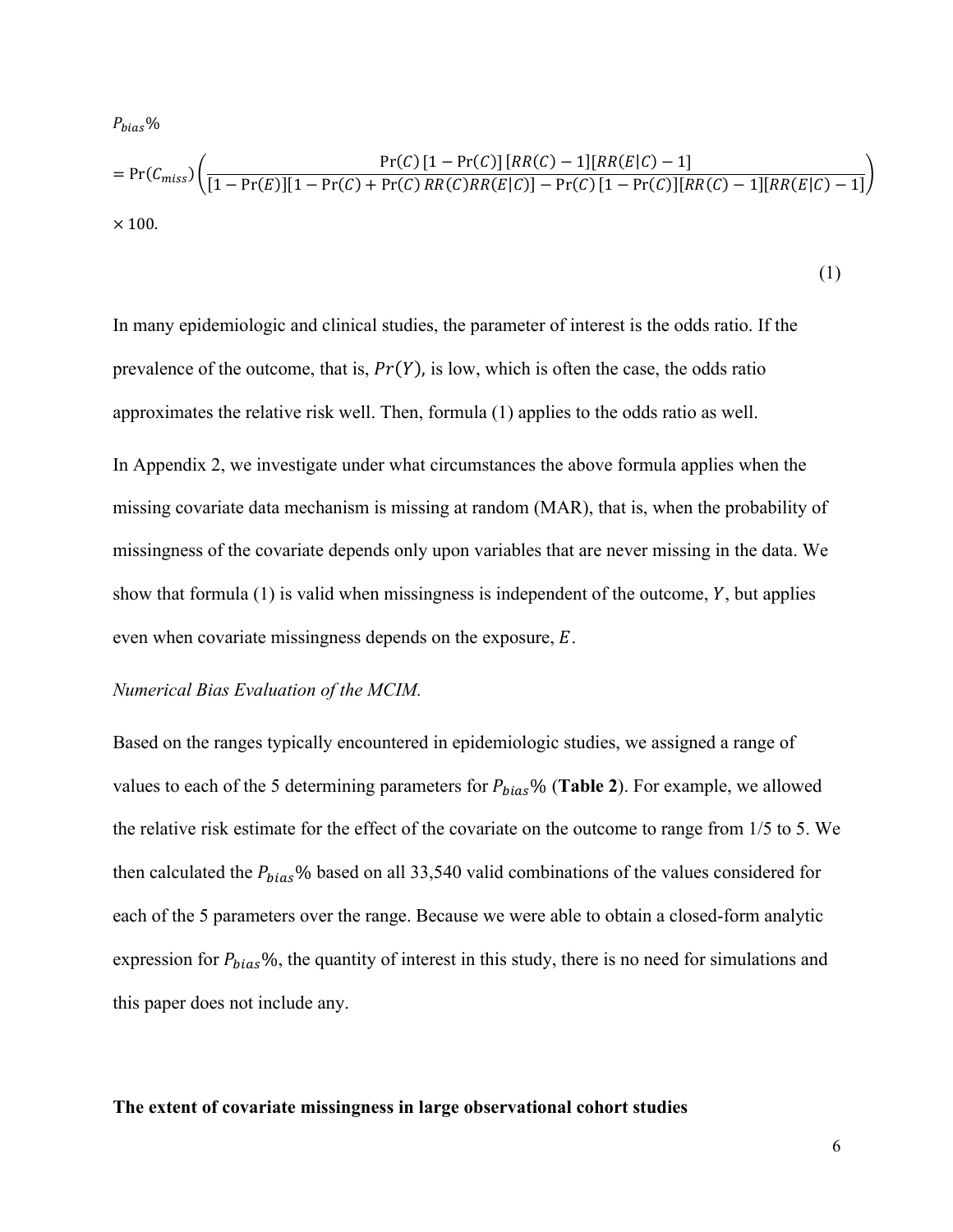To examine the extent to which missingness occurs in some typical epidemiologic studies, we calculated the proportion of missing covariate data in two large cohort studies, the Nurses' Health Study (NHS) I and II, using breast cancer risk factors as an example. The NHS I is a prospective cohort which began in 1976 when 121,700 female nurses aged 30-55 years completed a mailed health questionnaire.13 Similar questionnaires were returned in 1989 from the NHS II, comprised of 116,430 female nurses aged 25-42 years. <sup>14</sup> Follow-up questionnaires were mailed biennially to members of the two cohorts to update lifestyle and medical information. Diet was assessed using a validated food frequency questionnaire<sup>15</sup> every four years. We calculated the proportion of person-years for which the variables were missing among the total person-years. We considered a variety of reproductive and lifestyle breast cancer risk factors, including age at first birth, alcohol consumption, history of benign breast disease, family history breast cancer, age at menarche, age of menopause, physical activity, oral contraceptive use, postmenopausal hormone use, and body mass index.

## **Comparison of the results produced by MCIM and multiple imputation**

Because investigators who use MCIM in their primary analyses are occasionally asked by reviewers to use multiple imputation for missing covariate data, at least as a sensitivity analysis, we performed a head-to-head comparison of the results produced by the two methods in the five published studies, <sup>16-20</sup> among thousands using data from three cohort studies, the NHS I and II and the Health Professionals Follow-up Study (HPFS), where this was requested. The HPFS is an observational cohort that enrolled 51,529 male health professionals aged 40-75 years in 1986. Similar follow-up procedures have been used as in the NHS I and  $II^{21}$ .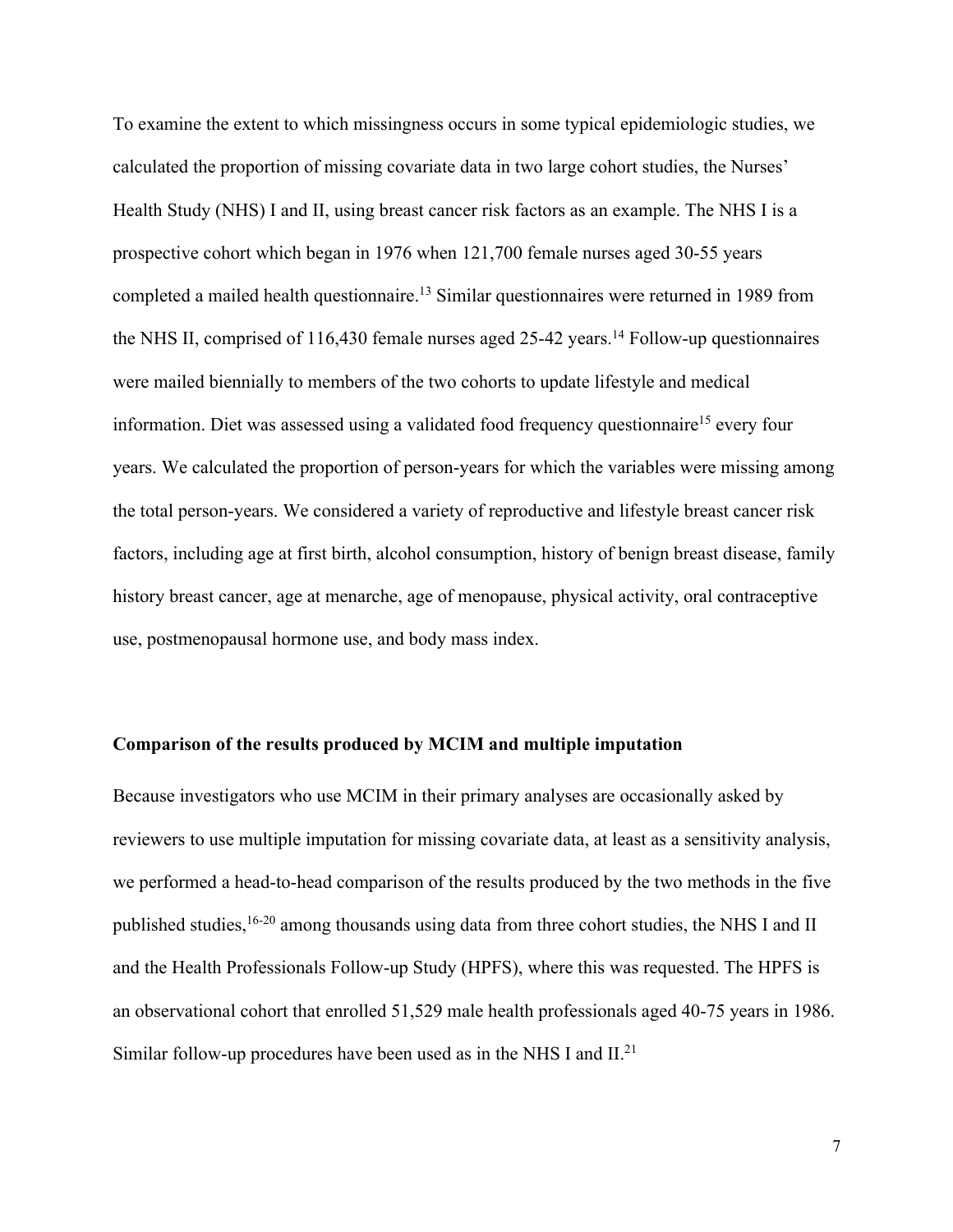### **RESULTS**

# **When the covariate with missingness is a risk factor but not a confounder (or neither), the MCIM is unbiased**

It is immediately evident from equation (1) that when  $RR(C) = 1$  or  $RR(E|C) = 1, P_{bias}$ %=0. Often, risk factors for the outcome are adjusted for in the analysis when they are not confounders; in many models, doing so will improve the precision of the estimate of the parameter of interest, here,  $RR(E)$ . Other times, to be conservative to strengthen the validity of a causal inference, investigators will adjust for known and suspected risk factors for the outcome even when they might not be confounders, in case they are. When this adjustment turns out to be unnecessary for validity purposes, as might often be the case, the MCIM method will be unbiased.

### **Almost no bias nearly always**

Within each unique combination of the 5 parameters determining  $P_{bias}\%$ , we calculated the median,  $25<sup>th</sup>$  and  $75<sup>th</sup>$  percentile of  $P_{bias}\%$ , as well as the percentage of instances where  $P_{bias}\%$ was higher than 5% and 10% (**Table 3**). The median of  $P_{bias}$ % was zero for each parameter value averaged over all the others, with the  $25<sup>th</sup>$  and  $75<sup>th</sup>$  percentiles below 0.5% in all but extreme cases, such as when the covariate missingness proportion exceeded 25%, or when the exposure or covariate was associated with a five-fold increase in risk of the outcome. Furthermore,  $P_{bias}$ % exceeded 10% in only 1.1% of the parameter space explored. For example,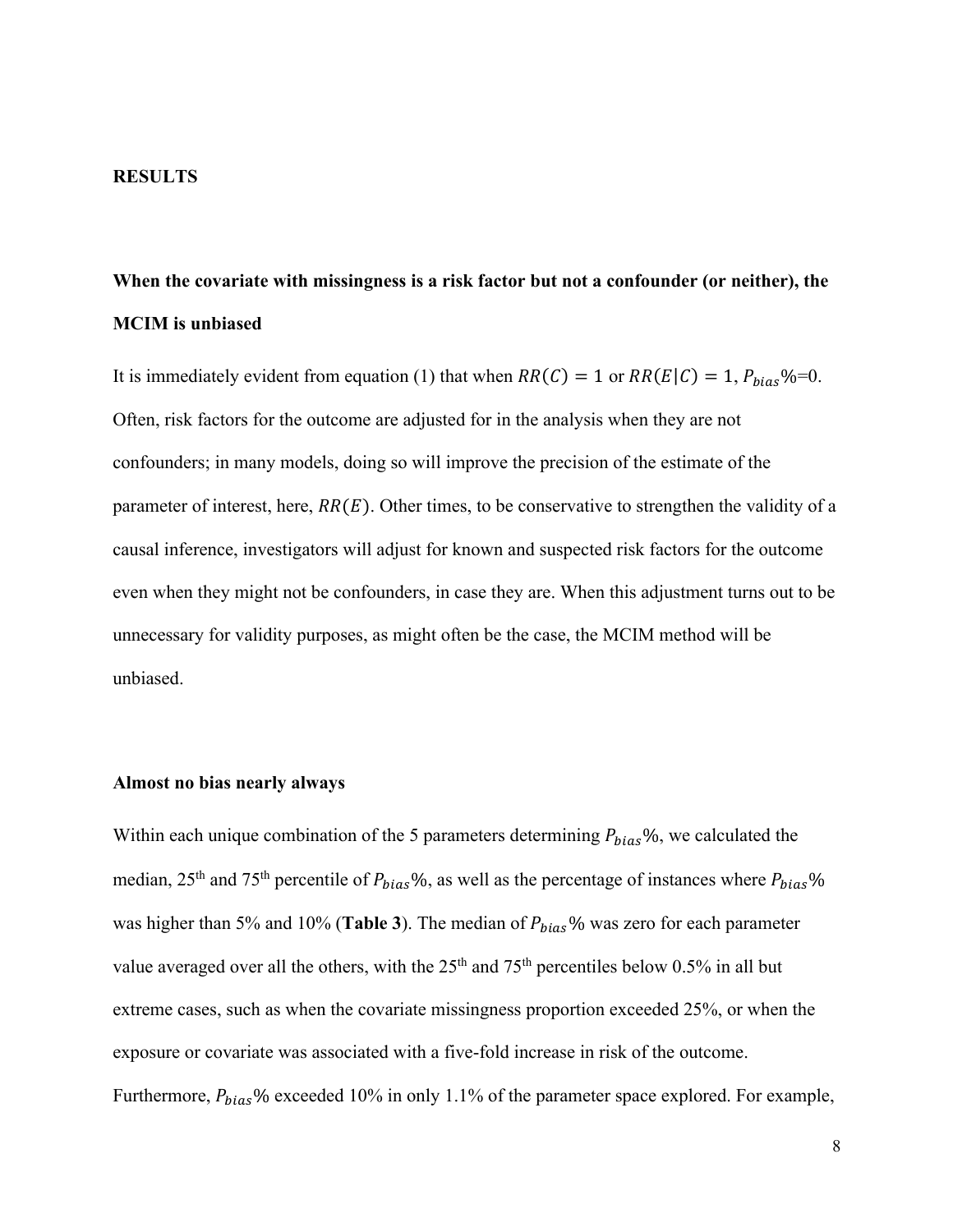$P_{bias}$ % was greater than 10% in 4.8% of the scenarios considered when the covariate was missing in half of the study population, and was greater than 10% in 4.3% of the scenarios considered when the covariate was a strong confounder, with a relative risk for the outcome in relation to the confounder greater than 5. Even a  $P_{bias}$ % greater than 5%, as shown in the last column of Table 3, was a rare event in most scenarios considered here.

## **Low missingness in large, well-established cohorts**

We explored the extent of missing covariate data in some well-established cohort studies, using the NHS I and II as an example. We calculated the proportion of missing data among common risk factors for breast cancer measured in these studies. As shown in **Table 4**, most risk factors were missing less than 5% of the person-time under follow-up and the extent of missingness rarely exceeded 10%.

## **No difference between results from MCIM and multiple imputation**

Because MCIM has been considered a biased method, studies that use this method in their primary analysis are occasionally asked by journal reviewers to run additional analyses using more sophisticated methods for handling missing covariate data, such as multiple imputation. Therefore, to assess the extent to which the results are changed after switching from MCIM to multiple imputation, we compiled results from published studies in the three Harvard cohorts that have used both methods in the analysis. As shown in **Table 5**, multiple imputation yielded materially the same results as MCIM in all cases considered.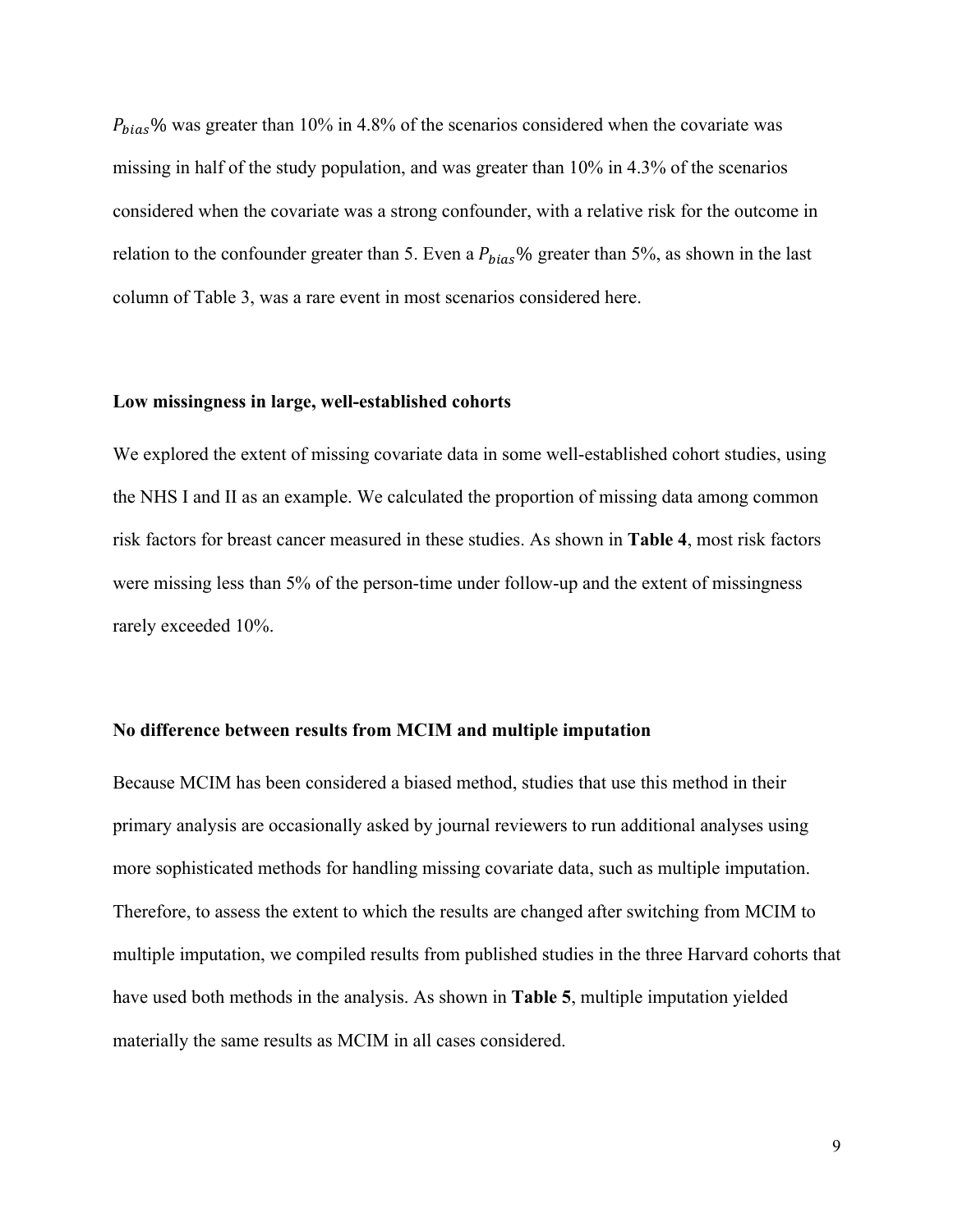### **DISCUSSION**

We derived an explicit expression for the bias associated with the use of MCIM. We were then able to show that when the covariate is not a confounder, MCIM is unbiased. We also conducted extensive numerical bias evaluations over a wide range of values typically encountered in epidemiologic settings for each parameter that determines the percent bias in MCIM. We found that the bias in MCIM was minimal in all but the most extreme cases. This result was further supported by empirical comparisons of results using the MCIM and multiple imputation in published studies.

Despite the ease of use, MCIM has generally been considered an unacceptably biased method for dealing with missing covariate data. This perception is largely based on two commonly cited studies published in 1990s.<sup>10,11</sup> Vach and Belttner<sup>11</sup> performed the first quantitative investigation of the bias due to MCIM and concluded that "an important result of our empiric investigation is that creating an additional category for the missing values always yields biased results". However, this conclusion was drawn based on an assessment using extreme values for the parameters that determine the bias. For example, the authors used a relative risk of 0.36 for the outcome associated with covariate  $(RR(C))$ , and a relative risk of 9 for the relationship between the exposure and the covariate  $(RR(E|C))$ . Based on our numerical calculation, these values are indeed likely to produce biased results. However, these extreme values are rarely encountered in epidemiologic studies, and for them both to occur simultaneously in a single study setting is extremely unlikely.

Similarly, in the simulation study by Greenland and  $Finkle<sup>10</sup>$ , the missing covariate proportion was set at 50%, indicating that half of the participants had missing data, and the resulting values for  $RR(E)$  produced by the MCIM ranged from 1.43 to 1.58 when the true  $RR(E)$  was 2. Again,

10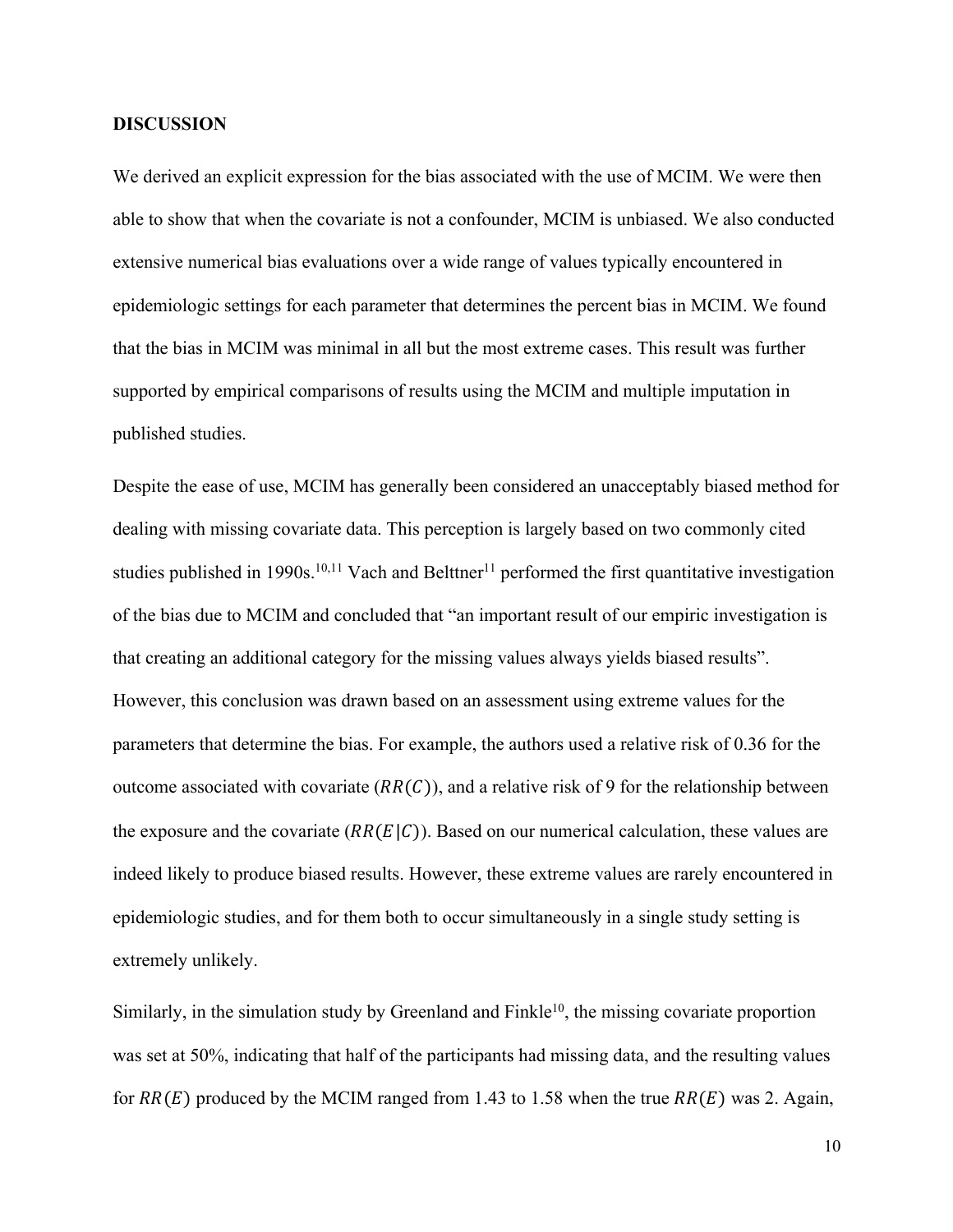this relatively large bias is not surprising, given that, as shown in our Table 3, at

 $Pr(C_{miss})$ =0.50, about 9% of scenarios across the other parameters result in a  $P_{bias}$ % greater than 5%. Therefore, although it may first appear that our results are in conflict with the findings of these two previous studies, once the empirical values used in these investigations are considered, it is clear that while substantial bias can occur in rare, extreme cases, the bias is at most moderate in typical epidemiologic studies. This conclusion is consistent with the head-tohead comparisons of MCIM and multiple imputation in published studies from the Harvard cohorts 16-20.

While our derivation for the MCIM-related bias is based on the MCAR assumption, we also investigated under what circumstances the same formula (1) would apply when the missing covariate data mechanism is MAR. As demonstrated in Appendix 2, we found that the formula is valid in the case of MAR, as long as missingness of the covariate is independent of the outcome. This would typically be the case in cohort studies and in nested case-control studies, but may not be reasonable in population-based case-control studies. It should be noted that other methods, including the maximum likelihood and multiple imputation approaches, are also based on the MAR assumption. Finally, although for ease of communication we considered only one additional risk factor for the outcome as a possible determinant of the MAR mechanism, it is a simple extension that an arbitrary number of  $q$  additional covariates can be addressed by this work, simply by mapping them all into a single high or low risk indicator or through a propensity score.

In summary, through a comprehensive and systematic assessment using several approaches, we found no to minimal bias arising from the use of MCIM under a quite large range of circumstances that are typically encountered in epidemiologic studies. The continued use of

11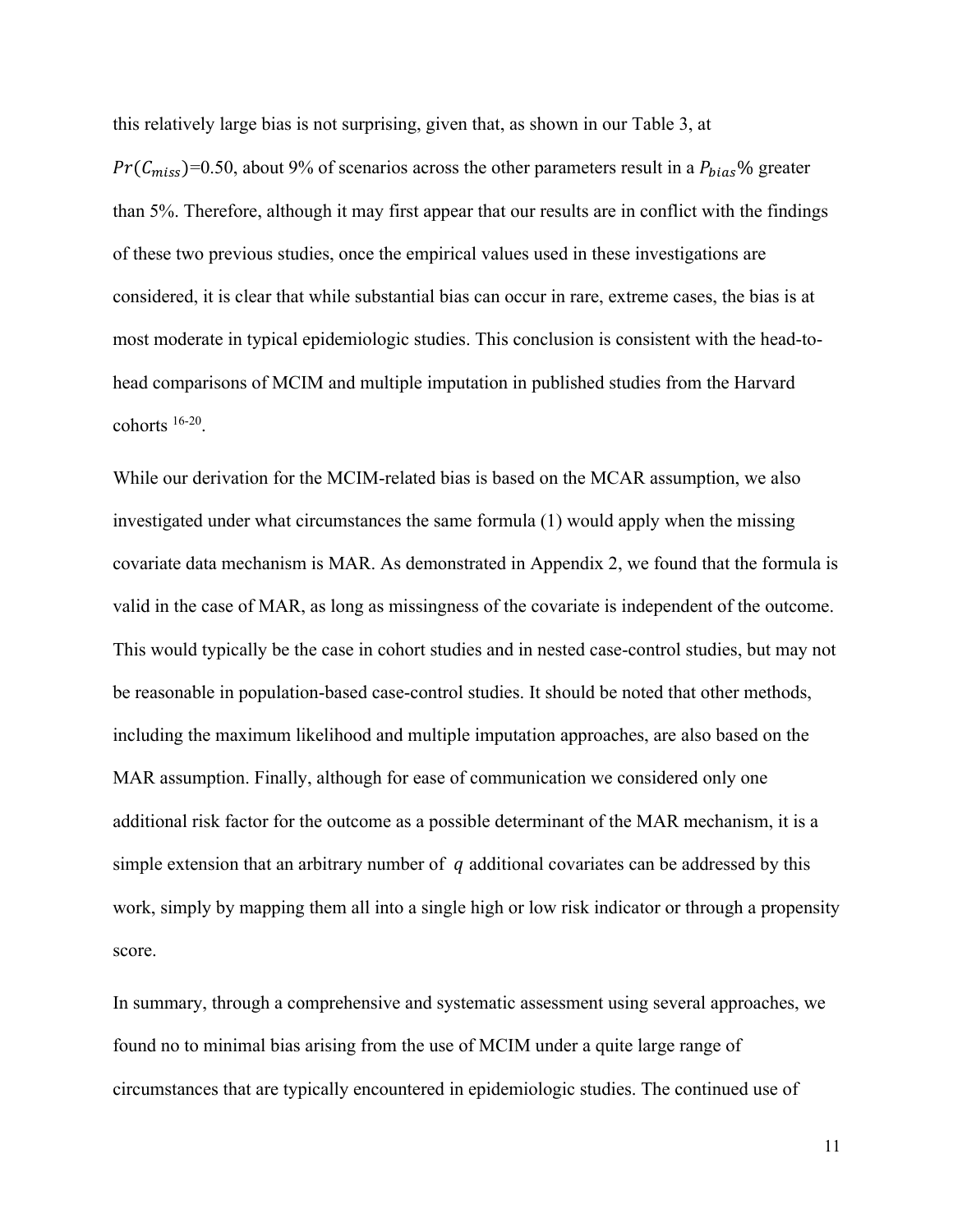MCIM is recommended unless the covariate is missing in an extreme proportion or acts as a

strong confounder, with a relative risk for the outcome in relation to the confounder greater than

5 or with a very strong association between the exposure and confounder, both of which rarely

occur in practice.

# **REFERENCES**

- 1. Little RJA, Rubin DB. *Statistical analysis with missing data*. New York: Wiley, 1989.
- 2. Little RJ, D'Agostino R, Cohen ML, Dickersin K, Emerson SS, Farrar JT, Frangakis C, Hogan JW, Molenberghs G, Murphy SA, Neaton JD, Rotnitzky A, Scharfstein D, Shih WJ, Siegel JP, Stern H. The prevention and treatment of missing data in clinical trials. *N Engl J Med* 2012;**367**(14):1355-60.
- 3. Cole SR, Platt RW, Schisterman EF, Chu H, Westreich D, Richardson D, Poole C. Illustrating bias due to conditioning on a collider. *Int J Epidemiol* 2010;**39**(2):417-20.
- 4. Hernan MA, Hernandez-Diaz S, Robins JM. A structural approach to selection bias. *Epidemiology* 2004;**15**(5):615-625.
- 5. Little RJA. Regression with missing X's: a review. *Journal of the American Statistical Association* 1992;**87**(420):1227-37.
- 6. Schafer JL, Graham JW. Missing data: our view of the state of the art. *Psychol Methods*  2002;**7**(2):147-77.
- 7. Sterne JA, White IR, Carlin JB, Spratt M, Royston P, Kenward MG, Wood AM, Carpenter JR. Multiple imputation for missing data in epidemiological and clinical research: potential and pitfalls. *BMJ* 2009;**338**:b2393.
- 8. Erler NS, Rizopoulos D, Rosmalen J, Jaddoe VW, Franco OH, Lesaffre EM. Dealing with missing covariates in epidemiologic studies: a comparison between multiple imputation and a full Bayesian approach. *Stat Med* 2016;**35**(17):2955-74.
- 9. Miettinen OS. *Theoretical Epidemiology*. New York: Wiley, 1985.
- 10. Greenland S, Finkle WD. A critical look at methods for handling missing covariates in epidemiologic regression analyses. *Am J Epidemiol* 1995;**142**(12):1255-64.
- 11. Vach W, Blettner M. Biased estimation of the odds ratio in case-control studies due to the use of ad hoc methods of correcting for missing values for confounding variables. *Am J Epidemiol* 1991;**134**(8):895-907.
- 12. Spiegelman D, VanderWeele TJ. Evaluating Public Health Interventions: 6. Modeling Ratios or Differences? Let the Data Tell Us. *Am J Public Health* 2017;**107**(7):1087-1091.
- 13. Colditz GA, Manson JE, Hankinson SE. The Nurses' Health Study: 20-year contribution to the understanding of health among women. *J Womens Health* 1997;**6**(1):49-62.
- 14. Rockhill B, Willett WC, Hunter DJ, Manson JE, Hankinson SE, Spiegelman D, Colditz GA. Physical activity and breast cancer risk in a cohort of young women. *Journal of the National Cancer Institute* 1998;**90**(15):1155-60.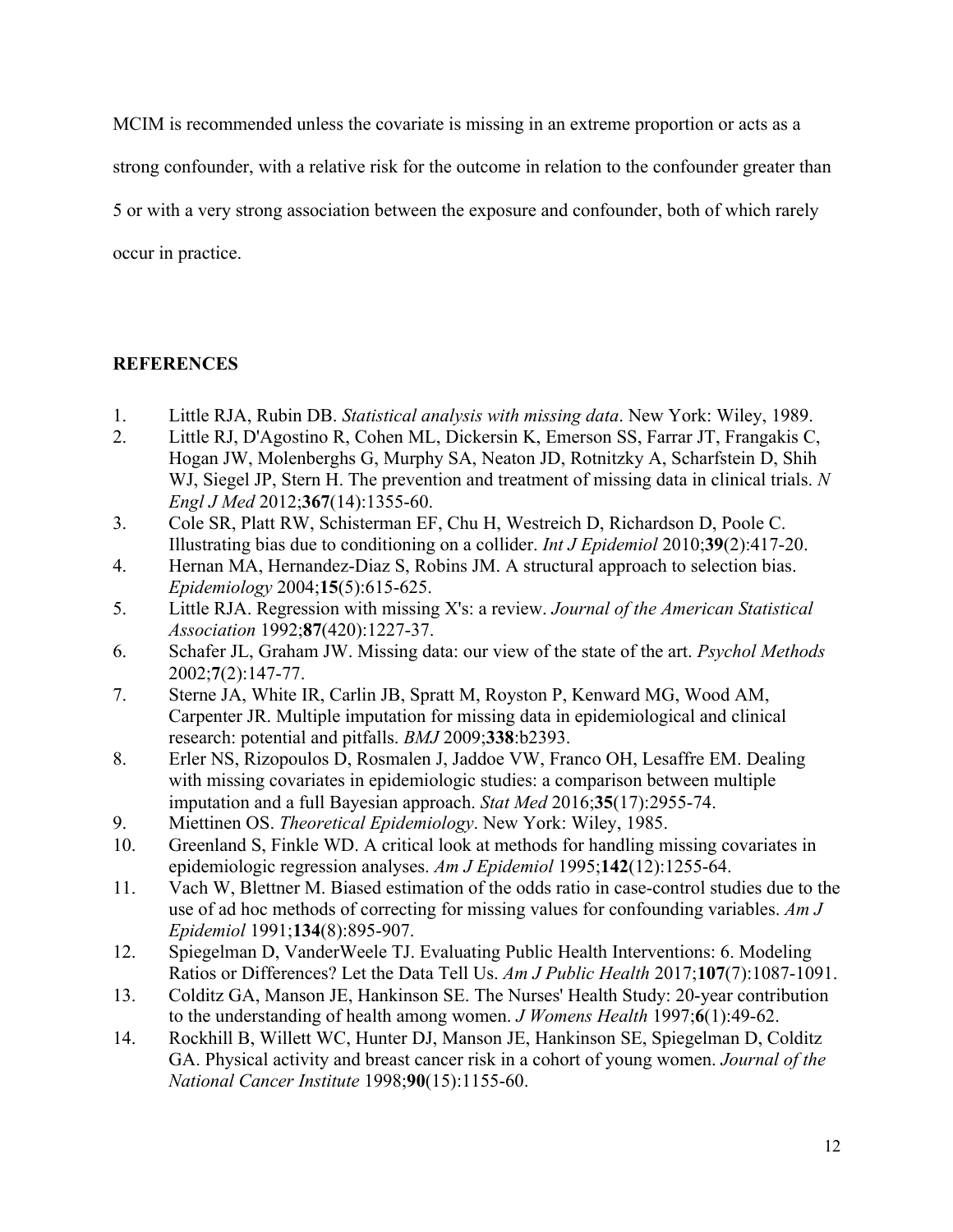- 15. Willett WC, Sampson L, Stampfer MJ, Rosner B, Bain C, Witschi J, Hennekens CH, Speizer FE. Reproducibility and validity of a semiquantitative food frequency questionnaire. *American Journal of Epidemiology* 1985;**122**:51-65.
- 16. Fung TT, van Dam RM, Hankinson SE, Stampfer M, Willett WC, Hu FB. Lowcarbohydrate diets and all-cause and cause-specific mortality: two cohort studies. *Ann Intern Med* 2010;**153**(5):289-98.
- 17. Joosten MM, Pai JK, Bertoia ML, Rimm EB, Spiegelman D, Mittleman MA, Mukamal KJ. Associations Between Conventional Cardiovascular Risk Factors and Risk of Peripheral Artery Disease in Men. *JAMA* 2012;**308**(16):1660-1667.
- 18. Cahill LE, Chiuve SE, Mekary RA, Jensen MK, Flint AJ, Hu FB, Rimm EB. Prospective study of breakfast eating and incident coronary heart disease in a cohort of male US health professionals. *Circulation* 2013;**128**(4):337-43.
- 19. Pan A, Sun Q, Bernstein AM, Manson JE, Willett WC, Hu FB. Changes in red meat consumption and subsequent risk of type 2 diabetes mellitus: three cohorts of US men and women. *JAMA Intern Med* 2013;**173**(14):1328-35.
- 20. Mu F, Rich-Edwards J, Rimm EB, Spiegelman D, Missmer SA. Endometriosis and Risk of Coronary Heart Disease. *Circ Cardiovasc Qual Outcomes* 2016;**9**(3):257-64.
- 21. Rimm EB, Giovannucci EL, Willett WC, Colditz GA, Ascherio A, Rosner B, Stampfer MJ. Prospective study of alcohol consumption and risk of coronary disease in men. *Lancet* 1991;**338**(8765):464-8.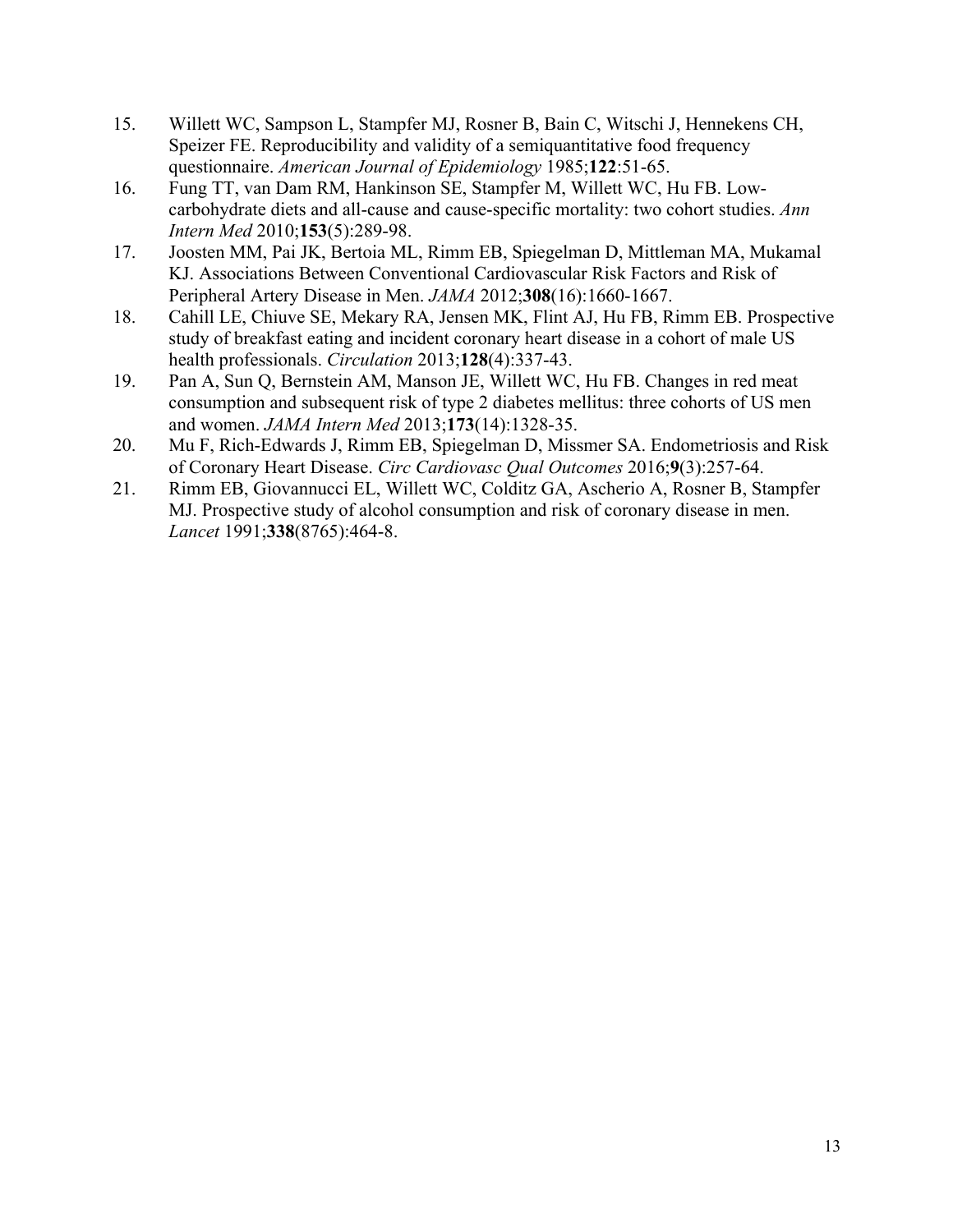|         | $C = 1$        |                 | $C=0$ |                | $C = missing$   |  |             |                |
|---------|----------------|-----------------|-------|----------------|-----------------|--|-------------|----------------|
|         |                | $E = 1$ $E = 0$ |       |                | $E = 1$ $E = 0$ |  | $E = 1$     | $E=0$          |
| $Y = 1$ | a <sub>1</sub> | $D_1$           |       | $a_0$          | $D_{0}$         |  | $a_{m}$     | $n_{\rm m}$    |
| $Y = 0$ | C <sub>1</sub> | a <sub>1</sub>  |       | c <sub>0</sub> | $a_0$           |  | $c_{\rm m}$ | a <sub>m</sub> |
| Total   | $n_{11}$       | $n_{10}$        |       | $n_{01}$       | $n_{00}$        |  | $n_{m1}$    | $n_{\rm m0}$   |

Table 1. 2×2 Tables for Analysis Using the Missing Covariate Indicator Method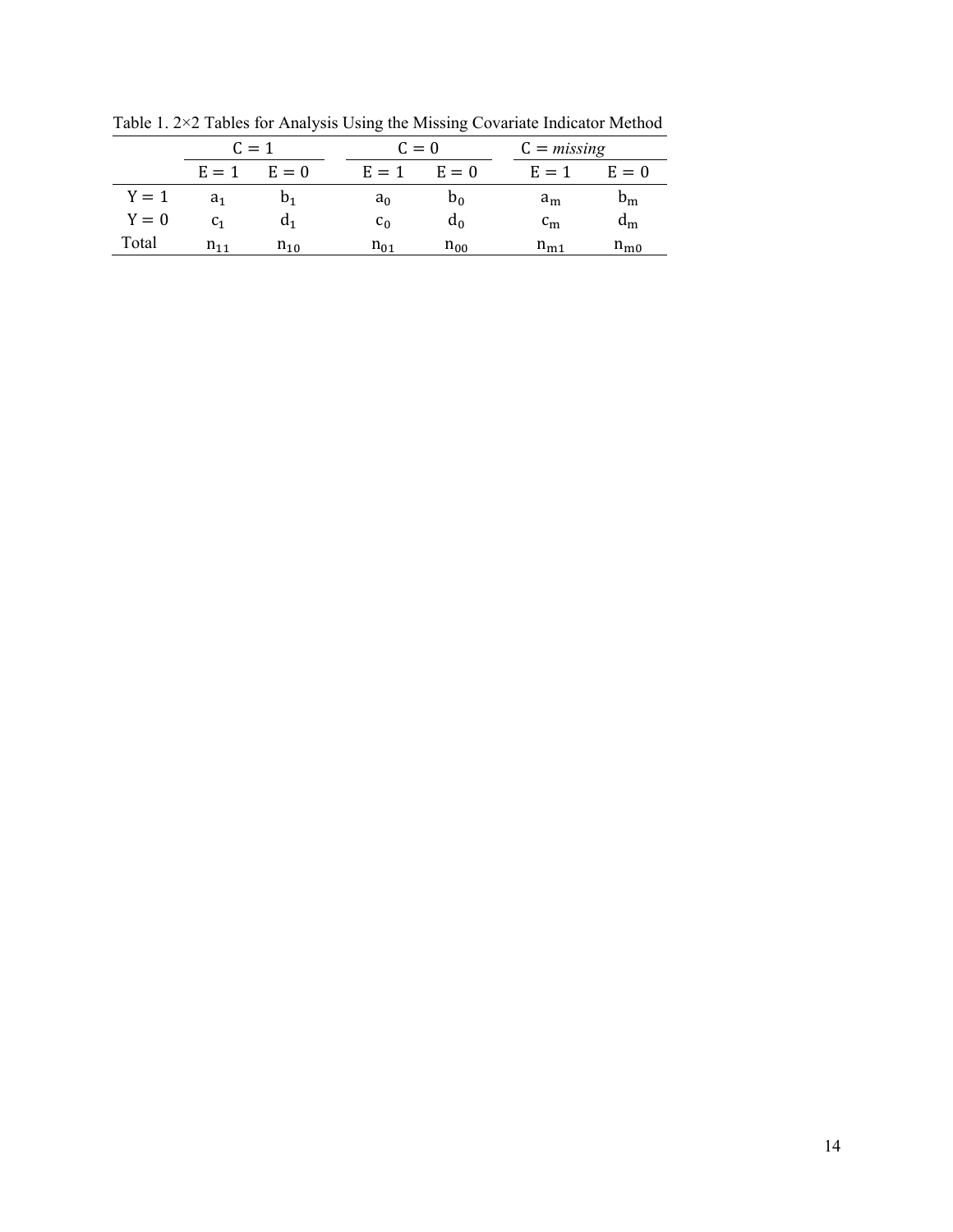| Parameter      | Value                                                                                                   |
|----------------|---------------------------------------------------------------------------------------------------------|
| $Pr(C_{miss})$ | 0.005, 0.01, 0.05, 0.10, 0.25, 0.50                                                                     |
| Pr(E)          | 0.01, 0.05, 0.1, 0.25, 0.50, 0.75                                                                       |
| Pr(C)          | 0.01, 0.05, 0.1, 0.25, 0.50, 0.75                                                                       |
| RR(C)          | $1/5$ , $1/3$ , $1/2$ , $1/1.5$ , $1/1.25$ , $1/1.15$ , $1$ , $1.15$ , $1.25$ , $1.5$ , $2$ , $3$ , $5$ |
| RR(E C)        | $1/5$ , $1/3$ , $1/2$ , $1/1.5$ , $1/1.25$ , $1/1.15$ , $1$ , $1.15$ , $1.25$ , $1.5$ , $2$ , $3$ , $5$ |

Table 2. The Values of Each Parameter over which P<sub>bias</sub>% was Numerically Evaluated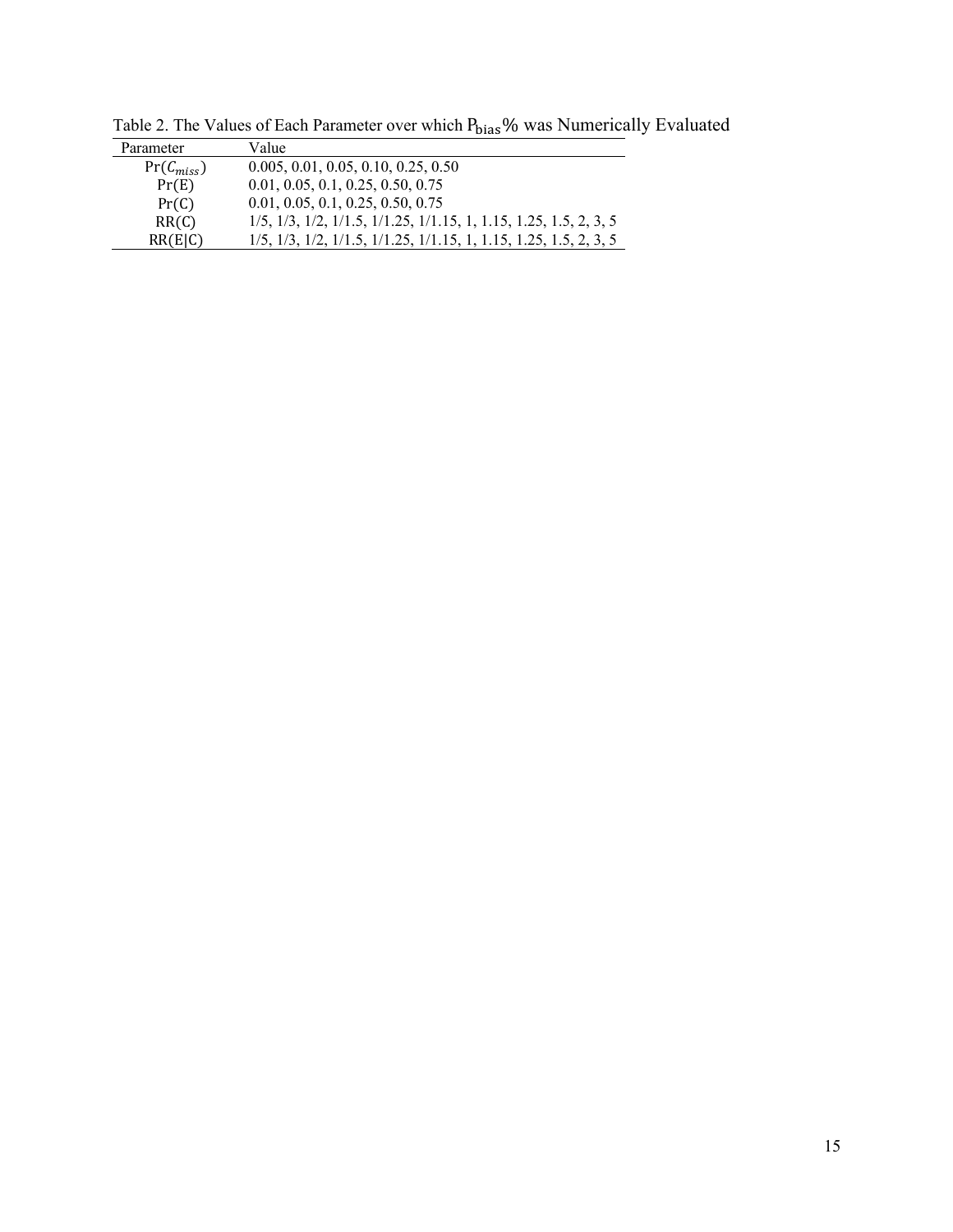|                                   |                  | Percentile       | Percentile       | Percentage of     | Percentage of      |
|-----------------------------------|------------------|------------------|------------------|-------------------|--------------------|
| Parameter value                   | Median           | 25               | 75               | $P_{bias}\%>10\%$ | $P_{bias}\% > 5\%$ |
| Overall                           | $\boldsymbol{0}$ | $-0.09$          | 0.09             | 1.13              | 2.61               |
| Pr(E)                             |                  |                  |                  |                   |                    |
| 0.01                              | $\boldsymbol{0}$ | $-0.07$          | 0.07             | 0.81              | 2.07               |
| 0.05                              | $\boldsymbol{0}$ | $-0.08$          | 0.07             | 0.81              | 2.07               |
| 0.1                               | $\boldsymbol{0}$ | $-0.08$          | 0.08             | 0.84              | 2.15               |
| 0.25                              | $\boldsymbol{0}$ | $-0.09$          | 0.09             | 1.28              | 2.73               |
| 0.5                               | $\boldsymbol{0}$ | $-0.11$          | 0.11             | 1.43              | 3.15               |
| 0.75                              | $\boldsymbol{0}$ | $-0.15$          | 0.14             | 1.90              | 3.99               |
| Pr(C)                             |                  |                  |                  |                   |                    |
| 0.01                              | $\boldsymbol{0}$ | $-0.01$          | 0.01             | $\boldsymbol{0}$  | 0.07               |
| 0.05                              | $\boldsymbol{0}$ | $-0.05$          | 0.05             | 0.31              | 0.87               |
| 0.1                               | $\boldsymbol{0}$ | $-0.10$          | 0.10             | 0.82              | 1.87               |
| 0.25                              | $\boldsymbol{0}$ | $-0.20$          | 0.21             | 1.71              | 3.88               |
| 0.5                               | $\boldsymbol{0}$ | $-0.24$          | 0.26             | 2.17              | 4.99               |
| 0.75                              | $\boldsymbol{0}$ | $-0.20$          | 0.21             | 1.73              | 3.90               |
| $\Pr(\mathsf{C}_{\mathrm{miss}})$ |                  |                  |                  |                   |                    |
| 0.005                             | $\boldsymbol{0}$ | $-0.01$          | 0.01             | $\boldsymbol{0}$  | $\boldsymbol{0}$   |
| 0.01                              | $\boldsymbol{0}$ | $-0.02$          | 0.02             | $\boldsymbol{0}$  | $\boldsymbol{0}$   |
| 0.05                              | $\boldsymbol{0}$ | $-0.10$          | 0.10             | $\boldsymbol{0}$  | 0.23               |
| 0.1                               | $\boldsymbol{0}$ | $-0.21$          | 0.21             | 0.23              | 1.29               |
| 0.25                              | $\boldsymbol{0}$ | $-0.52$          | 0.52             | 1.79              | 4.74               |
| 0.5                               | $\boldsymbol{0}$ | $-1.04$          | 1.05             | 4.74              | 9.37               |
| RR(C)                             |                  |                  |                  |                   |                    |
| 1/5                               | $\boldsymbol{0}$ | $-0.24$          | 0.28             | 3.02              | 5.81               |
| 1/3                               | $\boldsymbol{0}$ | $-0.18$          | 0.22             | 2.09              | 4.65               |
| $\frac{1}{2}$                     | $\boldsymbol{0}$ | $-0.13$          | 0.16             | 1.01              | 2.79               |
| 1/1.5                             | $\boldsymbol{0}$ | $-0.08$          | 0.09             | 0.19              | 1.28               |
| 1/1.25                            | $\boldsymbol{0}$ | $-0.05$          | 0.05             | $\boldsymbol{0}$  | 0.23               |
| 1/1.15                            | $\boldsymbol{0}$ | $-0.03$          | 0.03             | $\boldsymbol{0}$  | 0.04               |
| 1                                 | $\boldsymbol{0}$ | $\boldsymbol{0}$ | $\boldsymbol{0}$ | $\boldsymbol{0}$  | $\boldsymbol{0}$   |
| 1.15                              | $\boldsymbol{0}$ | $-0.04$          | 0.03             | $\boldsymbol{0}$  | 0.04               |
| 1.25                              | $\boldsymbol{0}$ | $-0.06$          | 0.05             | $\boldsymbol{0}$  | 0.23               |
| 1.5                               | $\boldsymbol{0}$ | $-0.11$          | 0.10             | 0.19              | 1.40               |
| $\boldsymbol{2}$                  | $\boldsymbol{0}$ | $-0.21$          | 0.19             | 1.16              | 3.37               |
|                                   | $\boldsymbol{0}$ | $-0.34$          | 0.32             | 2.64              | 5.74               |
| $\frac{3}{5}$                     | $\boldsymbol{0}$ | $-0.54$          | 0.51             | 4.34              | 8.29               |
| RR(E C)                           |                  |                  |                  |                   |                    |
|                                   |                  |                  |                  |                   |                    |
| 1/5                               | $\boldsymbol{0}$ | $-0.30$          | 0.23             | 2.60              | 5.13               |
| 1/3                               | $\boldsymbol{0}$ | $-0.24$          | 0.18             | 1.83              | 4.12               |
| $\frac{1}{2}$                     | $\boldsymbol{0}$ | $-0.17$          | 0.13             | 1.09              | 2.75               |
| 1/1.5                             | $\boldsymbol{0}$ | $-0.12$          | 0.09             | 0.48              | 1.65               |
| 1/1.25                            | $\boldsymbol{0}$ | $-0.07$          | 0.05             | 0.18              | 0.64               |
| 1/1.15                            | $\boldsymbol{0}$ | $-0.05$          | 0.03             | 0.07              | 0.28               |
| 1                                 | $\boldsymbol{0}$ | $\boldsymbol{0}$ | $\boldsymbol{0}$ | $\boldsymbol{0}$  | $\boldsymbol{0}$   |
| 1.15                              | $\boldsymbol{0}$ | $-0.04$          | 0.05             | 0.07              | 0.36               |
| 1.25                              | $\boldsymbol{0}$ | $-0.06$          | 0.08             | 0.21              | 0.82               |
| 1.5                               | $\boldsymbol{0}$ | $-0.10$          | 0.14             | 0.52              | 2.12               |
| 2                                 | $\boldsymbol{0}$ | $-0.17$          | 0.24             | 1.57              | 4.05               |
| 3                                 | $\boldsymbol{0}$ | $-0.30$          | 0.40             | 2.94              | 6.32               |
| 5                                 | $\overline{0}$   | $-0.48$          | 0.67             | 4.82              | 8.97               |

Table 3. Relative Bias ( $P_{bias}$ %) as a Function of Study Parameters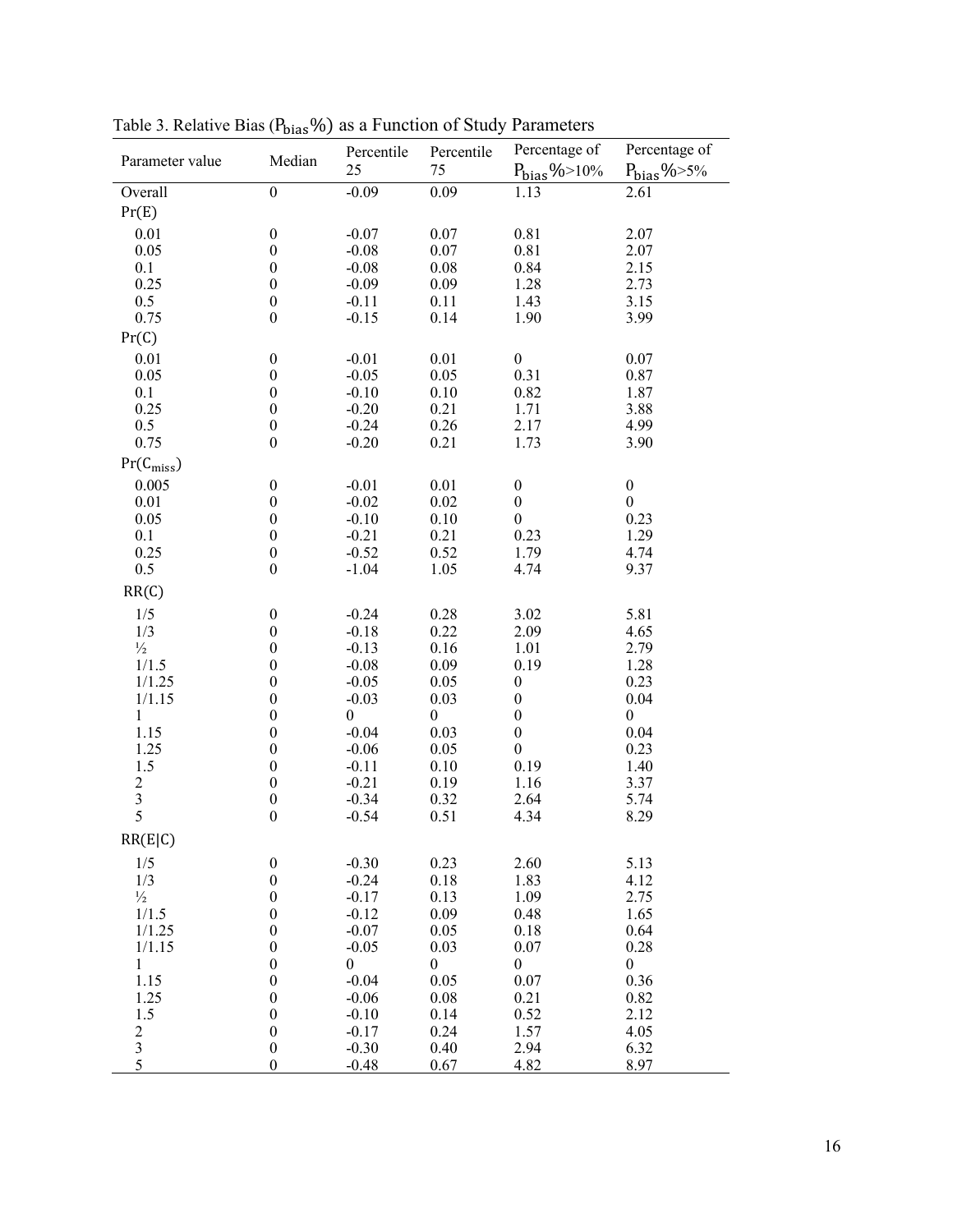|                                  | NHS I<br>$(1976 - 2008)$ | NHS II<br>$(1989 - 2009)$ |
|----------------------------------|--------------------------|---------------------------|
| Age at 1st birth                 | 2.22                     |                           |
| Alcohol                          | 11.75                    | 0.27                      |
| History of benign breast disease |                          |                           |
| Family history breast cancer     |                          |                           |
| Age at menarche                  | 0.90                     | 0.33                      |
| Age of menopause menopause       | 9.37                     | 6.57                      |
| Physical Activity                | 8.78                     | 0.07                      |
| Oral contraceptive use           | 4.90                     | 0.02                      |
| Postmenopausal hormone use       | 1.05                     | 0.05                      |
| Body mass index                  | 0.34                     | 0.28                      |

Table 4. Percentage of Missingness (%) in the Established Breast Cancer Risk Factors in the Nurses' Health Study (NHS) I and  $II^*$  $\overline{\phantom{0}}$ 

\*Calculated as the proportion of person-years for which the variable had missing data among the total person-years.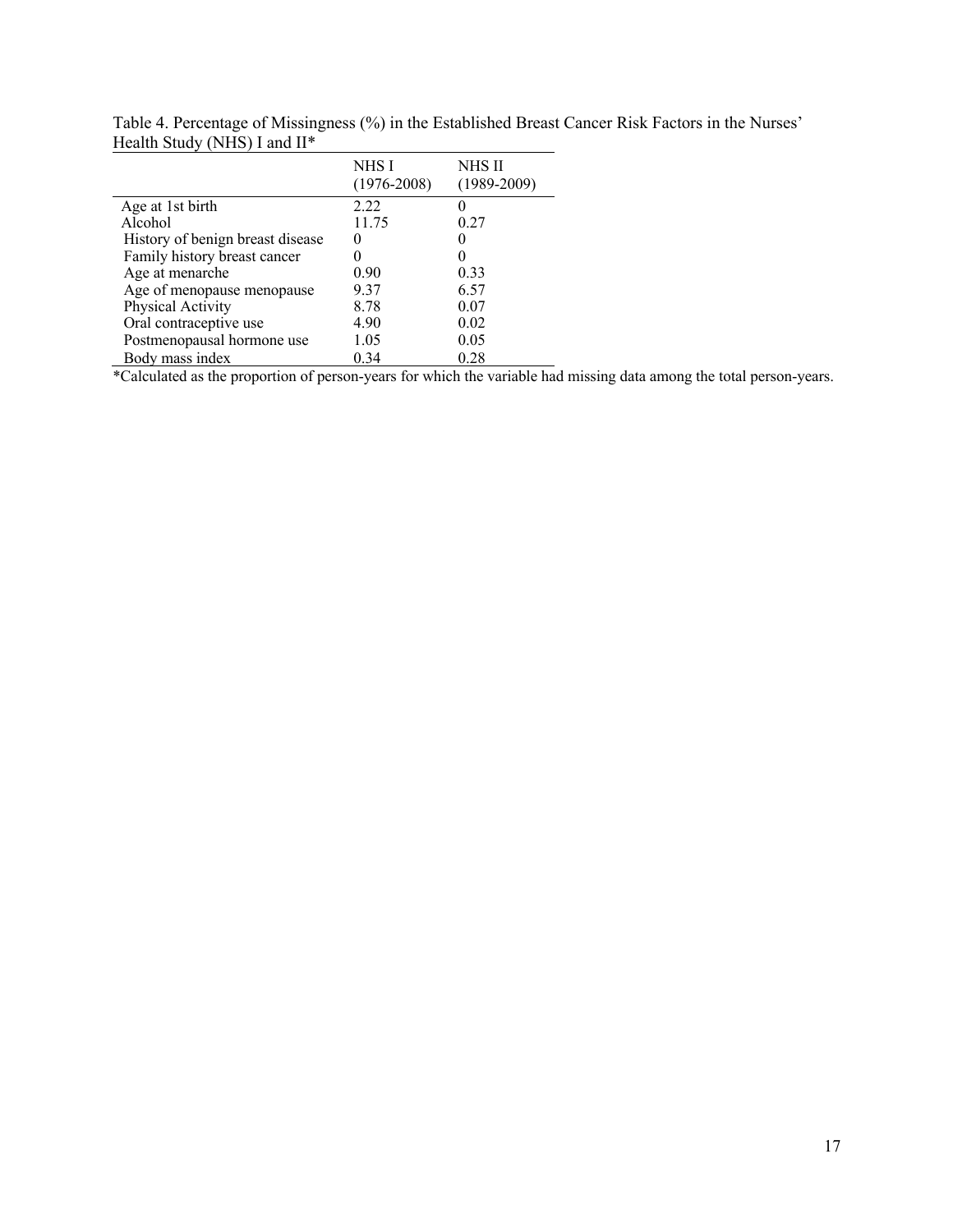| ւութսատտո<br><b>Publication Year</b><br>(First Author) | Journal                                 | <b>Exposure of Interest</b>                    | Outcome                      | <b>Exposure Categories</b>                                                                                                     | Missing Covariate<br>Indicator Method                                                                                    | Multiple<br>Imputation                                                                                                   |
|--------------------------------------------------------|-----------------------------------------|------------------------------------------------|------------------------------|--------------------------------------------------------------------------------------------------------------------------------|--------------------------------------------------------------------------------------------------------------------------|--------------------------------------------------------------------------------------------------------------------------|
| 2010 (Fung T)                                          | Ann Intern Med                          | Low-carbohydrate<br>diet score                 | All-cause mortality          | $5^{\text{th}}$ vs. 1 <sup>st</sup> decile                                                                                     | $1.04(0.96-1.12)$                                                                                                        | $1.06(1.03-1.10)$                                                                                                        |
| 2012 (Joosten                                          | <b>JAMA</b>                             | Conventional<br>cardiovascular risk<br>factors | Peripheral artery<br>disease | Ever smoking                                                                                                                   | $2.44(1.98-3.00)$                                                                                                        | $2.43(1.98-2.99)$                                                                                                        |
| MM)                                                    |                                         |                                                |                              | Hypertension<br>Cholesterolemia<br><b>Diabetes</b><br>Per 1 unit increment in<br>score                                         | $2.45(2.01-2.98)$<br>$1.42(1.18-1.72)$<br>$2.45(1.98-3.03)$<br>$2.10(1.92 - 2.30)$                                       | $2.47(2.03-3.01)$<br>$1.47(1.22 - 1.77)$<br>$2.42(1.96-2.90)$<br>$2.12(1.94-2.32)$                                       |
| 2013 (Cahill LE)                                       | Circulation                             | Breakfast eating                               | Coronary heart disease       | Skipping Breakfast<br>Late night eating<br>Eating frequency<br>1-2 times/day<br>3 times/day<br>4-5 times/day<br>$6+$ times/day | $1.27(1.06-1.53)$<br>$1.55(1.05-2.29)$<br>$1.10(0.91 - 1.31)$<br>1 (reference)<br>$1.05(0.94-1.18)$<br>$1.26(0.90-1.77)$ | $1.29(1.07-1.56)$<br>$1.53(1.01-2.32)$<br>$1.17(0.86 - 1.58)$<br>1 (reference)<br>$1.05(0.79-1.38)$<br>$1.21(0.56-2.61)$ |
| 2013 (Pan A)                                           | JAMA Intern Med                         | Change in red meat<br>consumption              | Type II diabetes             | Decrease of $>0.50$<br>Decrease of $0.15-0.50$<br>Change within $\pm 0.14$<br>Increase of $0.15-0.50$<br>Increase of $>0.50$   | $0.95(0.84-1.07)$<br>$0.98(0.89-1.08)$<br>1 (reference)<br>$1.10(0.99-1.21)$<br>$1.22(1.08-1.38)$                        | $0.98(0.87-1.1)$<br>$0.99(0.9-1.095)$<br>1 (reference)<br>$1.09(0.98-1.21)$<br>$1.19(1.06-1.35)$                         |
| 2016 (Mu F)                                            | Circ Cardiovasc<br><b>Qual Outcomes</b> | Endometriosis                                  | Coronary heart disease       | Endometriosis                                                                                                                  | $1.62(1.39-1.89)$                                                                                                        | $1.63(1.38-1.92)$                                                                                                        |

Table 5. Comparison of the Primary Results in Published Studies that Have Used Both Missing Covariate Indicator Method and Multiple Imputation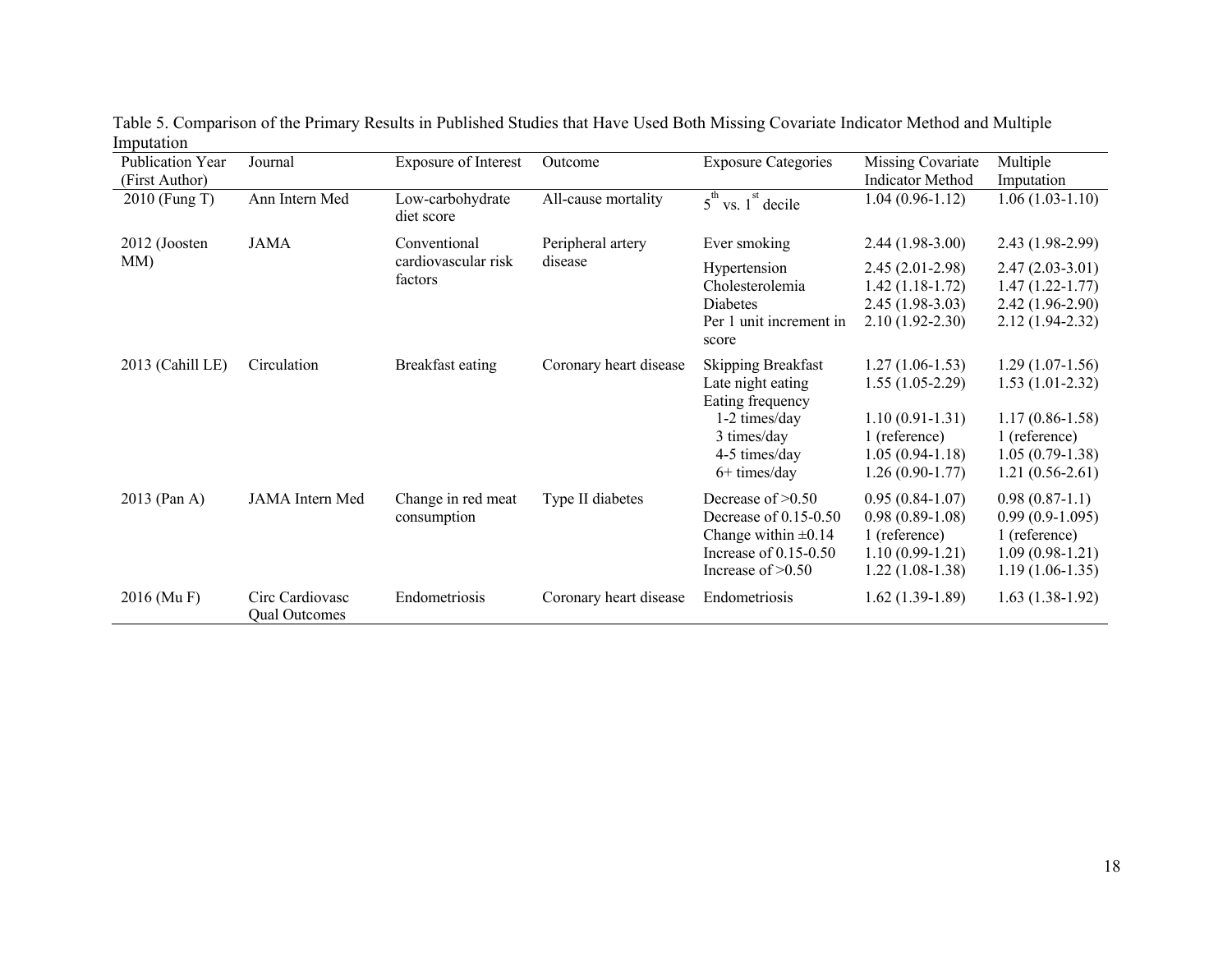### **Appendix 1. Derivation of the percentage of bias**

### **1. Parameter notations:**

 $P_{bias}$ %: percentage of bias arising from missing covariate indicator method

 $Pr(Y)$ : cumulative incidence of outcome

 $Pr(E)$ : prevalence of exposure

 $Pr(C)$ : prevalence of covariate

 $Pr(C_{miss})$ : proportion of missingness in covariate

 $RR(E)$ : expected relative risk of outcome associated with exposure

 $RR_e$ : estimated relative risk of outcome associated with exposure

 $RR_{miss}$ : crude estimate of the relative risk of outcome associated with exposure in the stratum with missing covariate (see Table 1 in the main text)

 $RR(C)$ : expected relative risk of outcome associated with covariate

 $RR(E|C)$ : expected relative risk for the association between exposure and covariate

## 2. **Derivation of**  $P_{bias}\%$

For this section, we assume that the missing covariate mechanism is missing completely at random (MCAR). The Appendix 2 demonstrates the sufficient conditions under which the same results would apply for missing at random (MAR).

The derivation is based on the complete data. Let  $N_c$  be the size of complete data, i.e.,  $N_c =$  $n_{00} + n_{01} + n_{10} + n_{11}$ . Using the notation in Table 1,

$$
RR_{miss} = \frac{\left(\frac{a_1 + a_0}{a_1 + a_0 + c_1 + c_0}\right)}{\left(\frac{b_1 + b_0}{b_1 + b_0 + d_1 + d_0}\right)} = \frac{a_1 + a_0}{b_1 + b_0} \left(\frac{b_1 + b_0 + d_1 + d_0}{a_1 + a_0 + c_1 + c_0}\right)
$$

Given that  $\frac{E(b_1+b_0+d_1+d_0)}{E(a_1+a_0+c_1+c_0)} = \frac{1-\Pr(E)}{\Pr(E)}$ , next we derive  $\frac{E(a_1+a_0)}{E(b_1+b_0)}$ .

Based on Table 1,  $a_1$  can be expressed as  $E(a_1) = Pr(Y = 1|E = 1, C = 1)E(n_{11}).$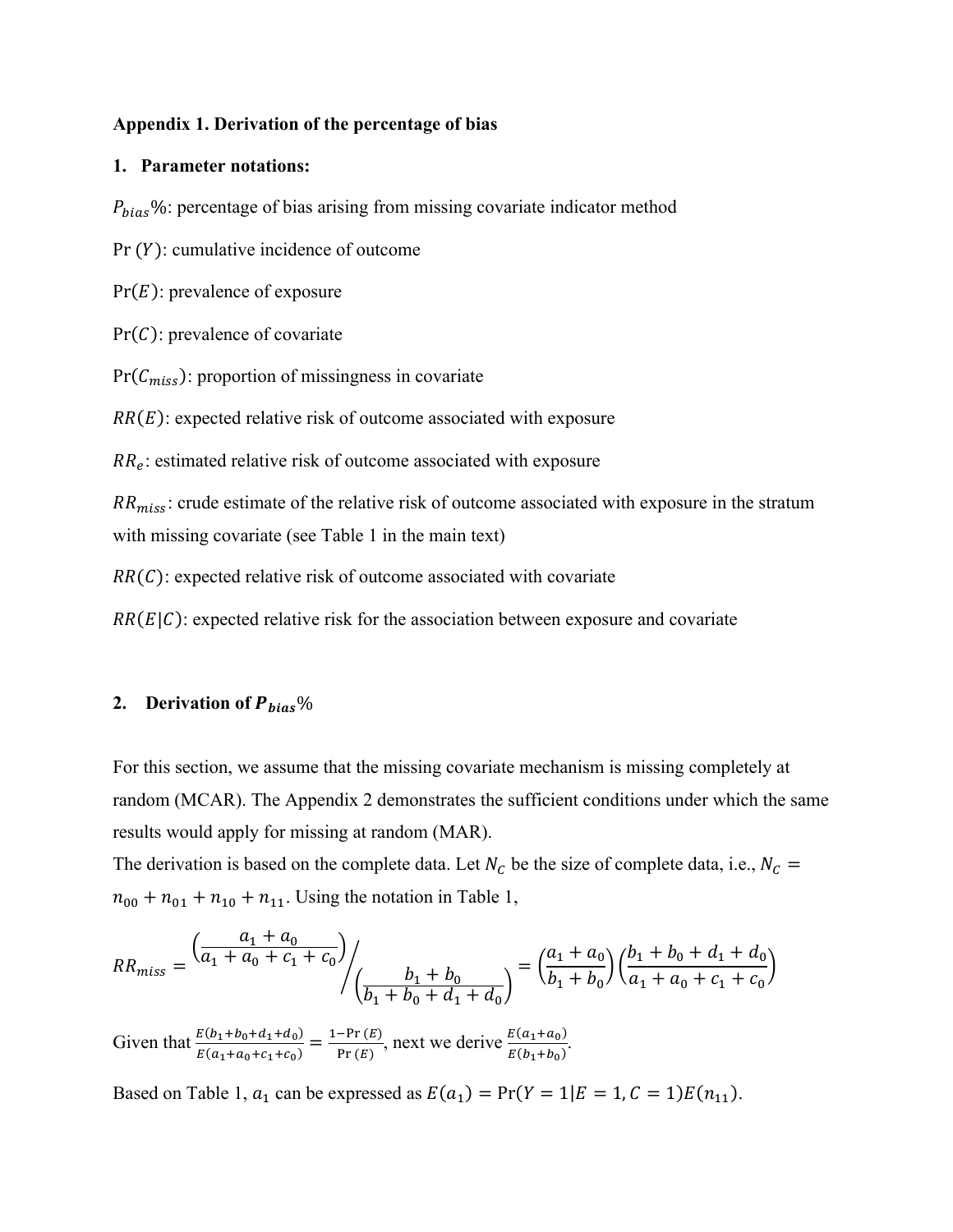Assume homogeneity of relative risks across the covariate  $C$ , that is,

$$
RR(E) = \frac{\Pr(Y = 1 | E = 1, C = 1)}{\Pr(Y = 1 | E = 0, C = 1)} = \frac{\Pr(Y = 1 | E = 1, C = 0)}{\Pr(Y = 1 | E = 0, C = 0)}.
$$

Similarly,

$$
RR(C) = \frac{\Pr(Y = 1 | E = 1, C = 1)}{\Pr(Y = 1 | E = 1, C = 0)} = \frac{\Pr(Y = 1 | E = 0, C = 1)}{\Pr(Y = 1 | E = 0, C = 0)}.
$$

Based on Table 1, we have

 $E(a_1) = Pr(Y = 1|E = 1, C = 1)E(n_{11}) = Pr(Y = 1|E = 1, C = 1)Pr(C = 1|E = 1)Pr(E = 1)$ 1)  $N_c$ .

Similarly,

$$
E(a_0) = \Pr(Y = 1 | E = 1, C = 0) \Pr(C = 0 | E = 1) \Pr(E = 1) N_C,
$$
  
\n
$$
E(b_1) = \Pr(Y = 1 | E = 0, C = 1) \Pr(C = 1 | E = 0) \Pr(E = 0) N_C,
$$
 and  
\n
$$
E(b_0) = \Pr(Y = 1 | E = 0, C = 0) \Pr(C = 0 | E = 0) \Pr(E = 0) N_C.
$$

By the law of total probability rule,

$$
Pr(E = 1) = Pr(E = 1|C = 1)Pr(C) + Pr(E = 1|C = 0) [1 - Pr(C)]
$$
  
=  $RR(E|C)Pr(E = 1|C = 0)Pr(C) + Pr(E = 1|C = 0) [1 - Pr(C)]$   
=  $Pr(E = 1|C = 0) [RR(E|C)Pr(C) + 1 - Pr(C)]$   
Therefore,  $Pr(E = 1|C = 0) = \frac{Pr(E)}{RR(E|C)Pr(C) + 1 - Pr(C)}$  and  $Pr(E = 1|C = 1) =$ 

 $RR(E|C)Pr(E)$  $\frac{\mathsf{RK}(E|C) \mathsf{P1}(E)}{RR(E|C) \mathsf{Pr}(C) + 1 - \mathsf{Pr}(C)}$ 

Then,

$$
\Pr(C = 1|E = 1) = \frac{\Pr(E = 1|C = 1)\Pr(C)}{\Pr(E)} = \frac{\text{RR}(E|C)\Pr(C)}{\text{RR}(E|C)\Pr(C) + 1 - \Pr(C)}.
$$
 (A1)

By the law of total probability rule again,

$$
Pr(C = 1) = Pr(C = 1|E = 1) Pr(E) + Pr(C = 1|E = 0) [1 - Pr(E)].
$$
 Then,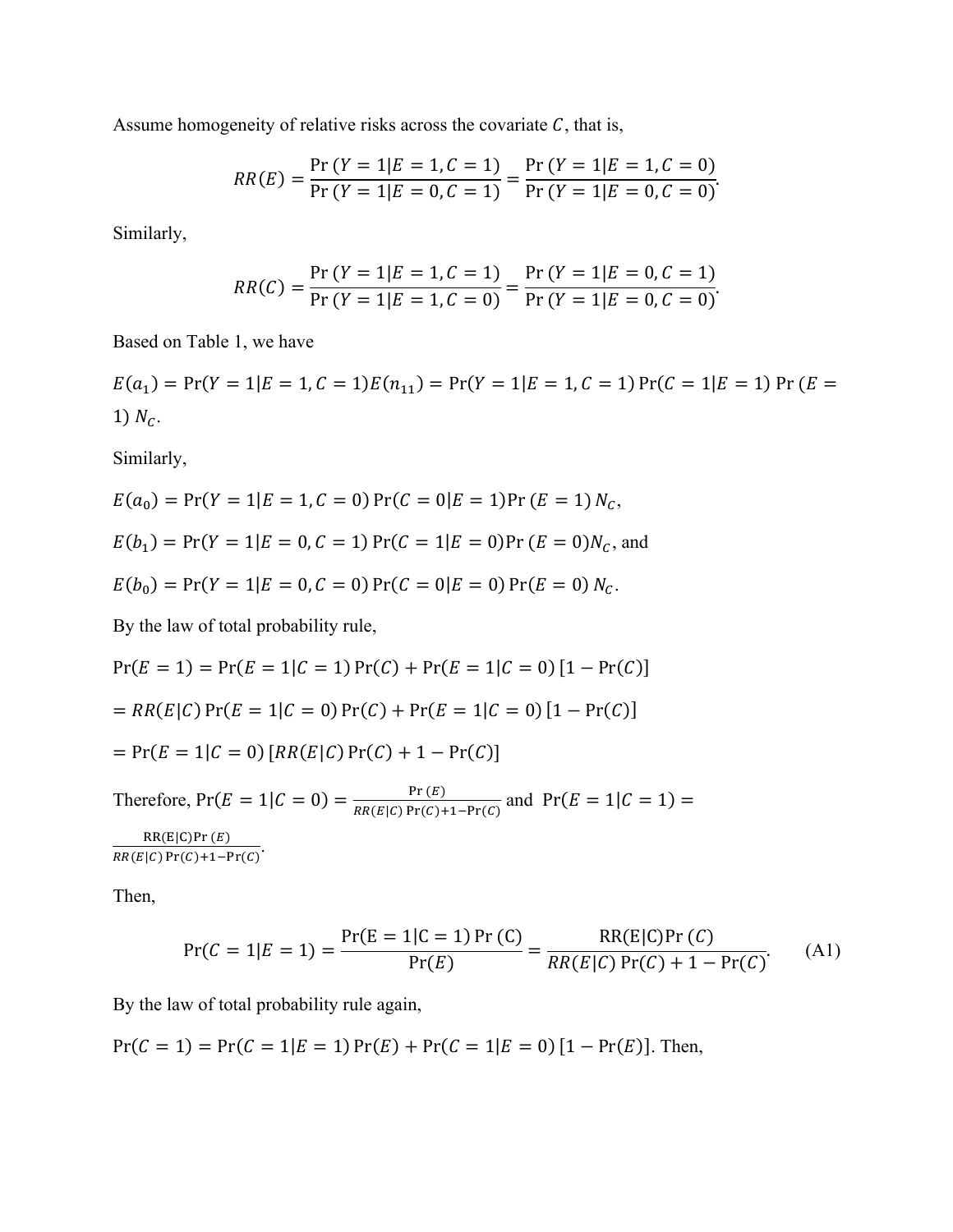$$
Pr(C = 1|E = 0) = \frac{Pr(C) - Pr(C = 1|E = 1)Pr(E)}{1 - Pr(E)}
$$
(A2)

Therefore,

$$
\frac{E(a_1 + a_0)}{E(b_1 + b_0)}
$$
\n
$$
= \frac{\Pr(Y = 1 | E = 1, C = 1) \Pr(C = 1 | E = 1) + \Pr(Y = 1 | E = 1, C = 0) \Pr(C = 0 | E = 1)}{\Pr(Y = 1 | E = 0, C = 1) \Pr(C = 1 | E = 0) + \Pr(Y = 1 | E = 0, C = 0) \Pr(C = 0 | E = 0)}
$$
\n
$$
* \frac{\Pr(E)}{1 - \Pr(E)}
$$

Then, we have

 $RR_{miss}$ 

$$
\frac{p}{\Pr(Y=1|E=1, C=1)\Pr(C=1|E=1) + \Pr(Y=1|E=1, C=0)\Pr(C=0|E=1)}{\Pr(Y=1|E=0, C=1)\Pr(C=1|E=0) + \Pr(Y=1|E=0, C=0)\Pr(C=0|E=0)} = RR(E)\frac{RR(C)\Pr(C=1|E=1) + 1 - \Pr(C=1|E=1)}{RR(C)\Pr(C=1|E=0) + 1 - \Pr(C=1|E=0)}.
$$

Given that  $RR_e = [1 - Pr(C_{miss})]RR(E) + Pr(C_{miss})RR_{miss}$ 

$$
P_{bias}\% = \frac{RR_e - RR(E)}{RR(E)} \times 100 = \frac{[1 - \Pr(C_{miss})]RR(E) + \Pr(C_{miss})RR_{miss} - RR(E)}{RR(E)} \times 100
$$

$$
= \Pr(C_{miss})\left(\frac{RR_{miss}}{RR(E)} - 1\right) \times 100.
$$

Then, we have,

$$
P_{bias}\% = \Pr(C_{miss}) \left( \frac{[RR(C) - 1][Pr(C = 1|E = 1) - Pr(C = 1|E = 0)]}{RR(C)Pr(C = 1|E = 0) + 1 - Pr(C = 1|E = 0)} \right)
$$
\n
$$
\times 100. \tag{A3}
$$

Substituting (A1) and (A2) into (A3), after some simple algebras, we obtain,

$$
P_{bias}\%
$$
  
= Pr(C<sub>miss</sub>) 
$$
\frac{\Pr(C) [1 - \Pr(C)] [RR(C) - 1][RR(E|C) - 1]}{[1 - \Pr(E)][1 - \Pr(C) + \Pr(C)RR(C)RR(E|C)] - \Pr(C)[1 - \Pr(C)][RR(C) - 1][RR(E|C) - 1]}
$$
  
× 100.

Notice that the dependence of this expression on Pr  $(Y)$  and on  $RR(E)$  is eliminated.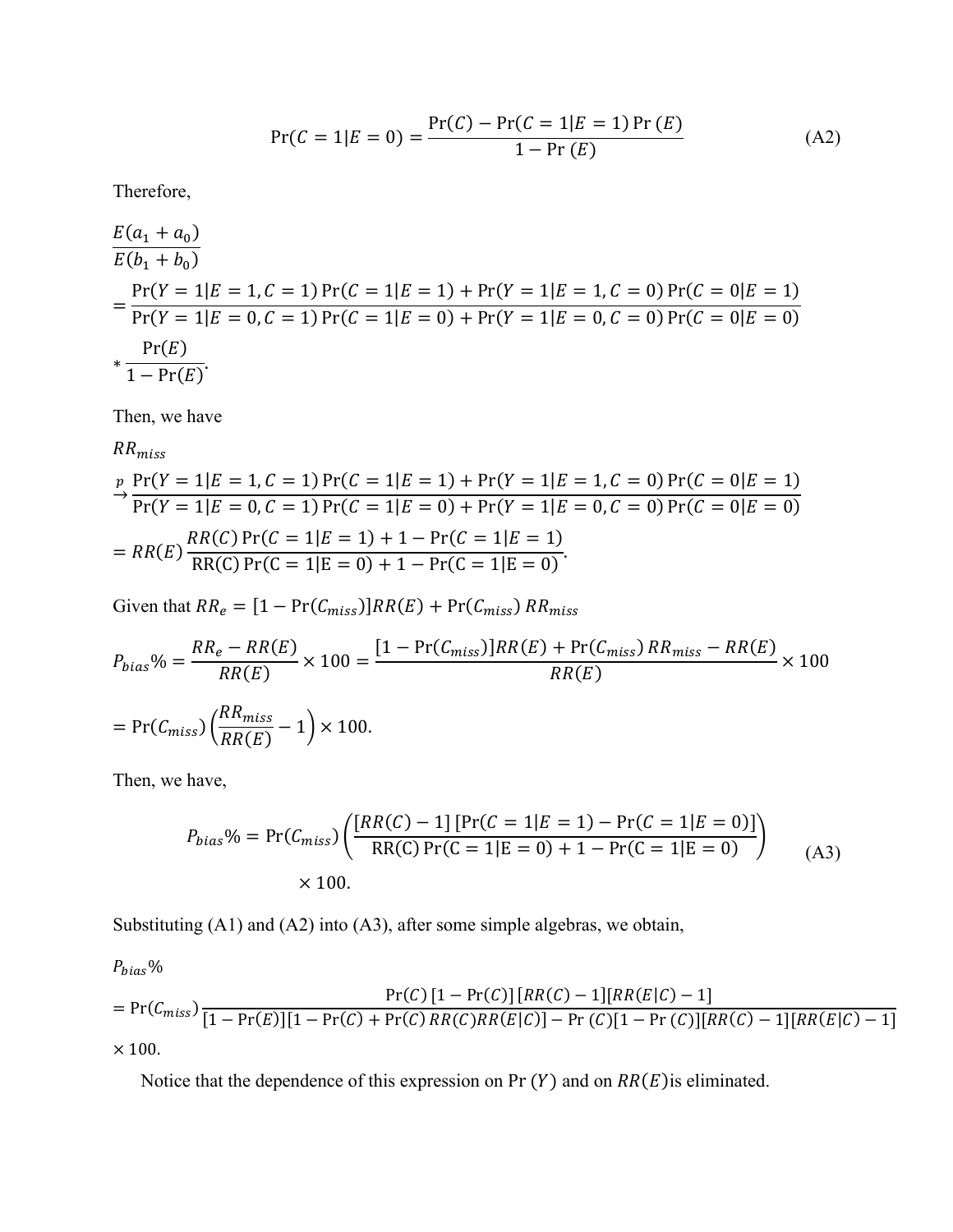### **3. Some special cases**

- **1)** When  $Pr(C_{miss}) \rightarrow 0$ , then  $P_{bias} \% \rightarrow 0$ .
- **2)** When  $Pr(C) \rightarrow 0$  or  $Pr(C) \rightarrow 1$ , then  $P_{bias} \% \rightarrow 0$ .
- **3)** When  $RR(C) = 1$  (i.e., covariate has no effect on outcome), then  $P_{bias}\% = 0$ .
- **4)** When  $RR(E|C) = 1$  (i.e., covariate is not associated with exposure), then  $P_{bias}\% = 0$ .

For Cases 2, 3 and 4, the covariate is not a confounder of the exposure-outcome relationship, and hence there is no bias.

### **4. Restriction on the parameters**

The values of each parameter considered in this paper are given in Table 2. However, some combinations of the values are invalid, in the sense that they produce prabilities outside the range of [0,1]. To see this, we calculated the following probabilities,

$$
\Pr(E = 1|C = 0) = \frac{\Pr(E)}{RR(E|C)\Pr(C) + 1 - \Pr(C)}, \Pr(E = 1|C = 1) = \frac{RR(E|C)\Pr(E)}{RR(E|C)\Pr(C) + 1 - \Pr(C)},
$$
\n
$$
\Pr(C = 1|E = 1) = \frac{RR(E|C)\Pr(C)}{RR(E|C)\Pr(C) + 1 - \Pr(C)}, \text{ and } \Pr(C = 1|E = 0) = \frac{\Pr(C) - \Pr(C = 1|E = 1)\Pr(E)}{1 - \Pr(E)}
$$

Note that  $Pr(C = 1 | E = 1)$  will always be between 0 and 1, but the others are not so restricted. We excluded from the numerical evaluation of  $P_{bias}$ % the sets of parameter values that produced  $Pr(C = 1|E = 0)$ ,  $Pr(E = 1|C = 0)$  or  $Pr(E = 1|C = 1)$  outside of 0 and 1. For example, when  $Pr(C) = 0.5$ ,  $Pr(E) = 0.75$ , and  $RR(E|C) = 0.5$ , using the above formulae, we have  $Pr(C = 1|E = 0) = 1.5$ ,  $Pr(E = 1|C = 0) = 1.25$ , and  $Pr(E = 1|C = 1) = 0.25$ . Thus, this combination of  $Pr(C) = 0.5$ ,  $Pr(E) = 0.75$ , and  $RR(E|C) = 0.5$  is not valid, and was excluded from the evaluation of  $P_{bias}\%$ .

# **Appendix 2. Sufficient conditions for the results in Appendix 1 to apply when the missing mechanism is MAR**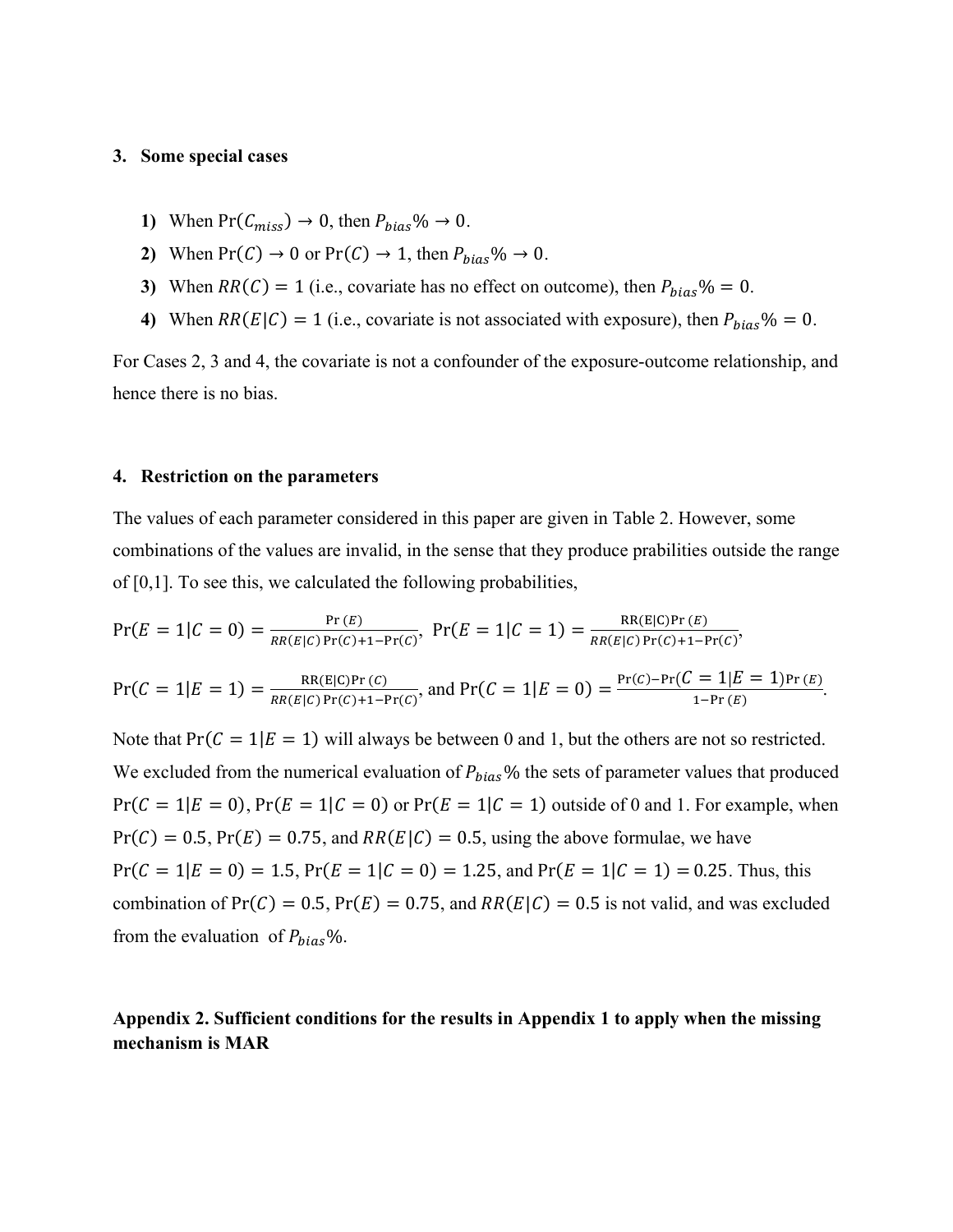In Appendix 1, we assume that the covariate is missing completely at random (MCAR). Under MCAR, the RR estimated from the complete observations is the true RR, and the crude RR in the stratum with missing covariate is equal to the crude RR in the strata with complete observations.

In this appendix, we consider the case of missing at random (MAR), and investigate the condition for the results of Appendix 1 to apply.

Variables are defined as in the rest of this manuscript. Let  $N$  be the total sample size of the study. Under MAR, the missingness of covariate  $C$  may depend on  $E$  and  $Y$ , but is independent of  $C$ . Let  $f_{ye} = Pr(\delta = 1 | Y = y, E = e)$  be the probability of missing C, where  $\delta = 1$  if the C is missing and 0 otherwise. When  $C = c$ ,

$$
E(a_c) = N \Pr(C = c) \Pr(E = 1 | C = c) \Pr(Y = 1 | E = 1, C = c) f_{11}.
$$

Similarly,

$$
E(b_c) = N \Pr(C = c) \Pr(E = 0|C = c) \Pr(Y = 1|E = 0, C = c) f_{10},
$$
  
\n
$$
E(c_c) = N \Pr(C = c) \Pr(E = 1|C = c) \Pr(Y = 0|E = 1, C = c) f_{01},
$$
  
\n
$$
E(d_c) = N \Pr(C = c) \Pr(E = 0|C = c) \Pr(Y = 0|E = 0, C = c) f_{00}.
$$

Assume again the RR is equal across the strata  $C = 1$  and  $C = 0$ . In the stratum  $C = c$ , when the sample size approaches infinity, the observed RR

$$
RR_c = \frac{a_c}{a_c + c_c} / \frac{b_c}{b_c + d_c}
$$

 $\Pr(Y = 1|E = 1, C = c)$ <br>  $\Pr(Y = 1|E = 0, C = c) \times \frac{f_{11}}{f_{10}} \times \frac{\Pr(Y = 1|E = 0, C = c) (f_{10} - f_{00}) + f_{00}}{\Pr(Y = 1|E = 1, C = c) (f_{11} - f_{01}) + f_{01}}$  $Pr(Y = 1 | E = 1, C = c) (f_{11} - f_{01}) + f_{01}$  $= RR(E) \times \frac{f_{11}}{c}$  $\frac{f_{11}}{f_{10}} \times \frac{\Pr(Y=1|E=0, C=c) (f_{10}-f_{00}) + f_{00}}{\Pr(Y=1|E=1, C=c) (f_{11}-f_{01}) + f_{01}}$  $Pr(Y = 1 | E = 1, C = c) (f_{11} - f_{01}) + f_{01}$ 

So when 
$$
f_{10} = f_{00}
$$
 and  $f_{11} = f_{01}$ , the observed RR converges to the true RR, RR(E). In addition,  
the observed RR converges to the true RR when  $\frac{f_{11}}{f_{10}} \times \frac{\Pr(Y = 1 | E = 0, C = c)(f_{10} - f_{00}) + f_{00}}{\Pr(Y = 1 | E = 1, C = c)(f_{11} - f_{01}) + f_{01}} = 1$ .  
Thus, when  $f_{10} = f_{00}$  and  $f_{11} = f_{01}$ , that is, when the probability of missigngress of the  
covariate, C, is independent of the outcome, Y, but may depend on the exposure, E, the observed  
RR converges to the true RR.

$$
R_c = \frac{a_c + c_c}{b_c + d_c}
$$
  
or 
$$
(Y = 1|E = 1, C = c)
$$

$$
\frac{F_1(Y = 1|E = 0, C = c)}{F_1(Y = 1|E = 0, C = c)} \times \frac{f_{11}}{F_2(Y = 1|E = 0, C = c)}
$$